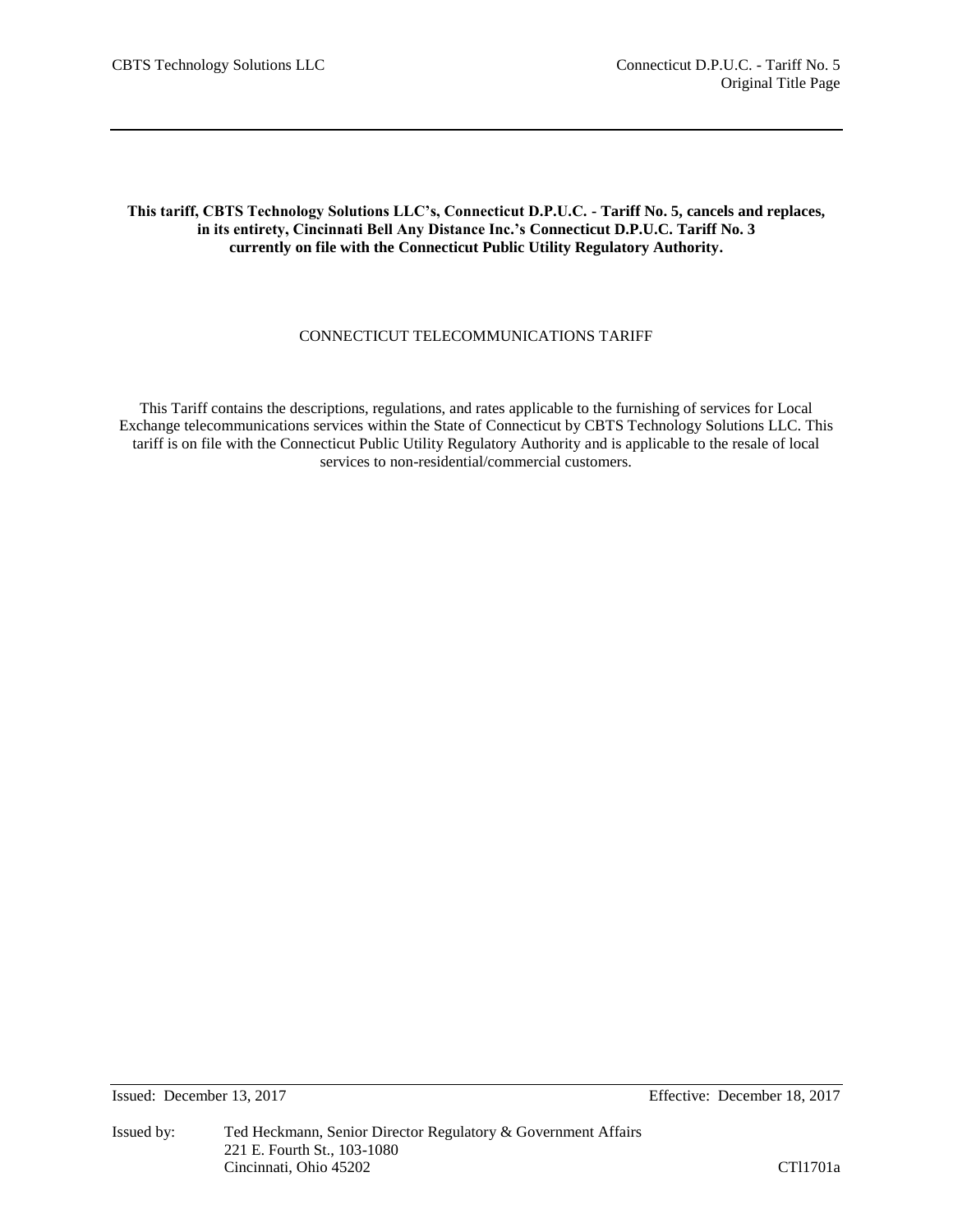## CHECK SHEET

Pages of this tariff, as indicated below, are effective as of the date shown at the bottom of the respective pages. Original and revised pages, as named below, comprise all changes from the original tariff and are currently in effect as of the date on the bottom of this page.

| <b>PAGE</b>    | <b>REVISION</b> |        | <b>PAGE</b> | <b>REVISION</b> |        | <b>PAGE</b> | <b>REVISION</b> |
|----------------|-----------------|--------|-------------|-----------------|--------|-------------|-----------------|
| 1              | Original        | $\ast$ | 30          | Original        | $\ast$ |             |                 |
| $\overline{c}$ | Original        | $\ast$ | 31          | Original        | $\ast$ |             |                 |
| 3              | Original        | $\ast$ | 32          | Original        | $\ast$ |             |                 |
| $\overline{4}$ | Original        | $\ast$ | 33          | Original        | *      |             |                 |
| 5              | Original        | ∗      | 34          | Original        | $\ast$ |             |                 |
| 6              | Original        | $\ast$ | 35          | Original        | *      |             |                 |
| $\overline{7}$ | Original        | *      | 36          | Original        | *      |             |                 |
| $8\,$          | Original        | ∗      | 37          | Original        | *      |             |                 |
| 9              | Original        | $\ast$ | 38          | Original        | *      |             |                 |
| 10             | Original        | $\ast$ | 39          | Original        | $\ast$ |             |                 |
| 11             | Original        | $\ast$ | 40          | Original        | *      |             |                 |
| 12             | Original        | $\ast$ | 41          | Original        | *      |             |                 |
| 13             | Original        | $\ast$ | 42          | Original        | $\ast$ |             |                 |
| 14             | Original        | $\ast$ | 43          | Original        | *      |             |                 |
| 15             | Original        | ∗      | 44          | Original        | $\ast$ |             |                 |
| 16             | Original        | ∗      | 45          | Original        | $\ast$ |             |                 |
| 17             | Original        | *      |             |                 |        |             |                 |
| 18             | Original        | $\ast$ |             |                 |        |             |                 |
| 19             | Original        | ∗      |             |                 |        |             |                 |
| 20             | Original        | $\ast$ |             |                 |        |             |                 |
| 21             | Original        | ∗      |             |                 |        |             |                 |
| 22             | Original        | ∗      |             |                 |        |             |                 |
| 23             | Original        | $\ast$ |             |                 |        |             |                 |
| 24             | Original        | $\ast$ |             |                 |        |             |                 |
| 25             | Original        | $\ast$ |             |                 |        |             |                 |
| 26             | Original        | $\ast$ |             |                 |        |             |                 |
| 27             | Original        | $\ast$ |             |                 |        |             |                 |
| 28             | Original        | $\ast$ |             |                 |        |             |                 |
| 29             | Original        | $\ast$ |             |                 |        |             |                 |

\* - indicates those pages included with this filing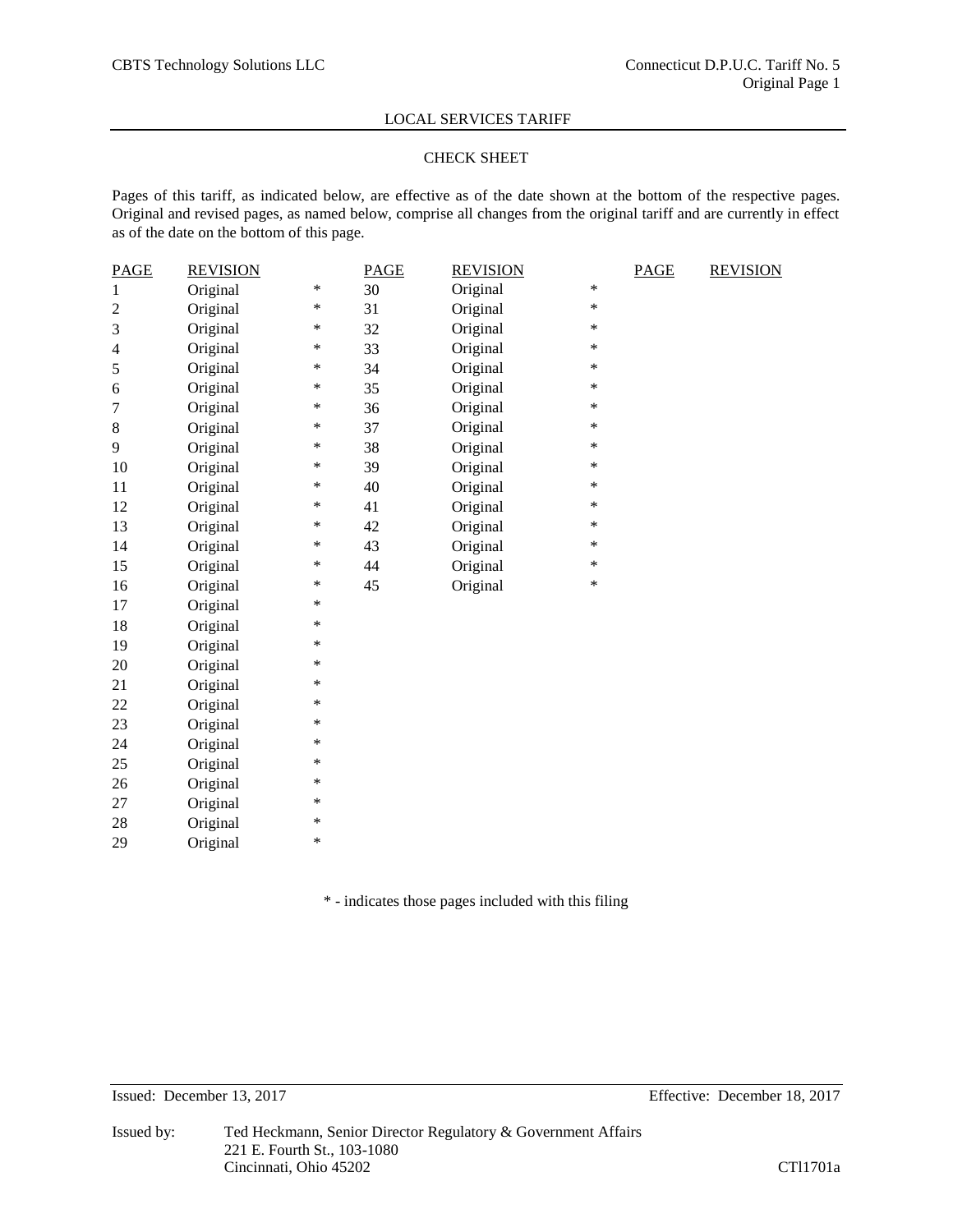# TABLE OF CONTENTS

|                                                          | Page  |
|----------------------------------------------------------|-------|
| <b>TITLE PAGE</b>                                        | Title |
| <b>CHECK SHEET</b>                                       | 1     |
| TABLE OF CONTENTS                                        | 2     |
| <b>INDEX</b>                                             | 3     |
| <b>EXPLANATION OF SYMBOLS</b>                            | 5     |
| <b>SECTION 1 - Application of Tariff and Definitions</b> | 6     |
| <b>SECTION 2 - Regulations</b>                           | 12    |
| <b>SECTION 3 - Directory Listings</b>                    | 30    |
| <b>SECTION 4 - Directory Assistance Service</b>          | 34    |
| <b>SECTION 5 - Operator Assistance Service</b>           | 35    |
| <b>SECTION 6 - Business Exchange Service</b>             | 36    |
| <b>SECTION 7 - PRI Service</b>                           | 39    |
| <b>SECTION 8 - Exchange Areas</b>                        | 44    |
| <b>SECTION 9 - Promotions</b>                            | 45    |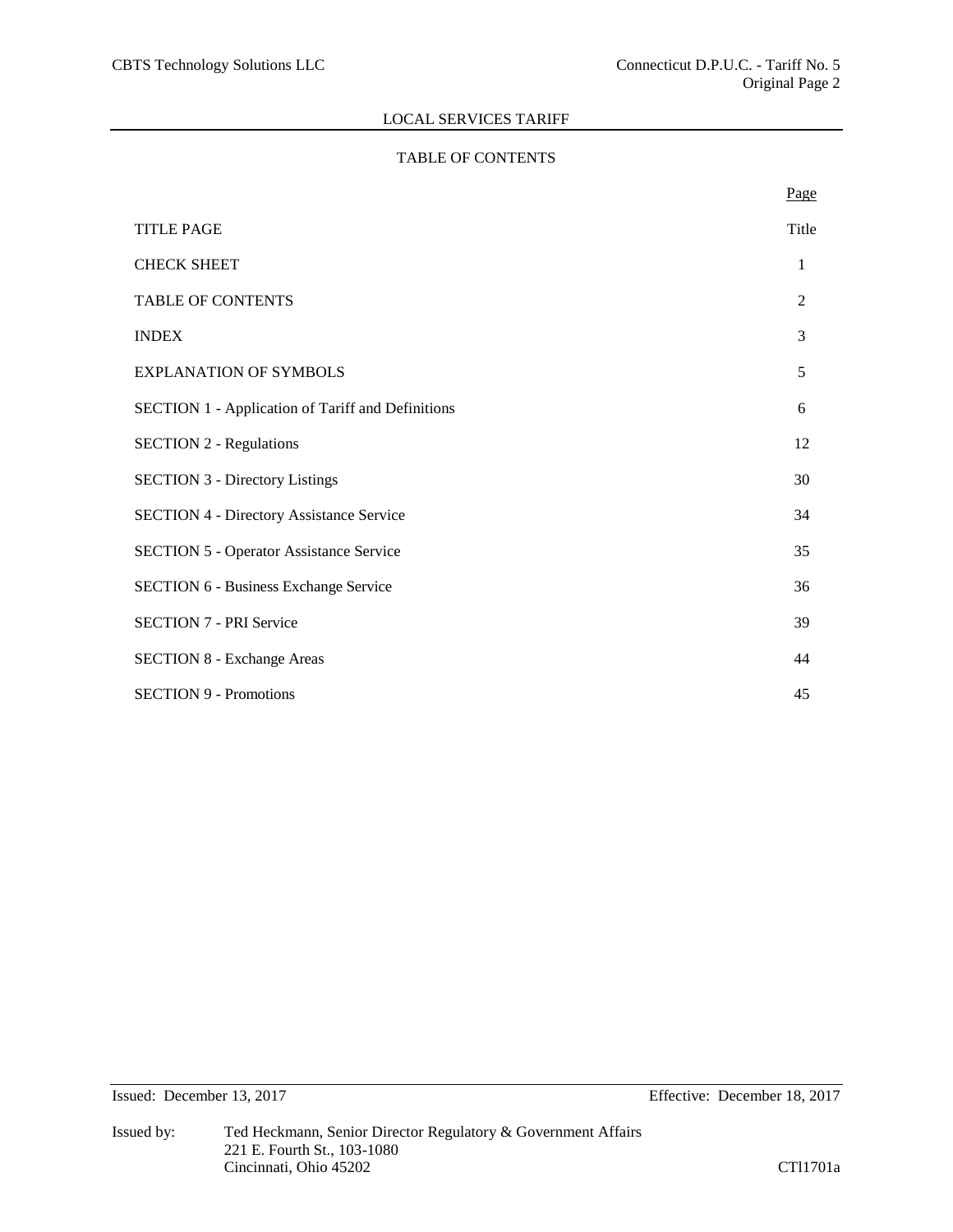## **INDEX**

## Subject

# Page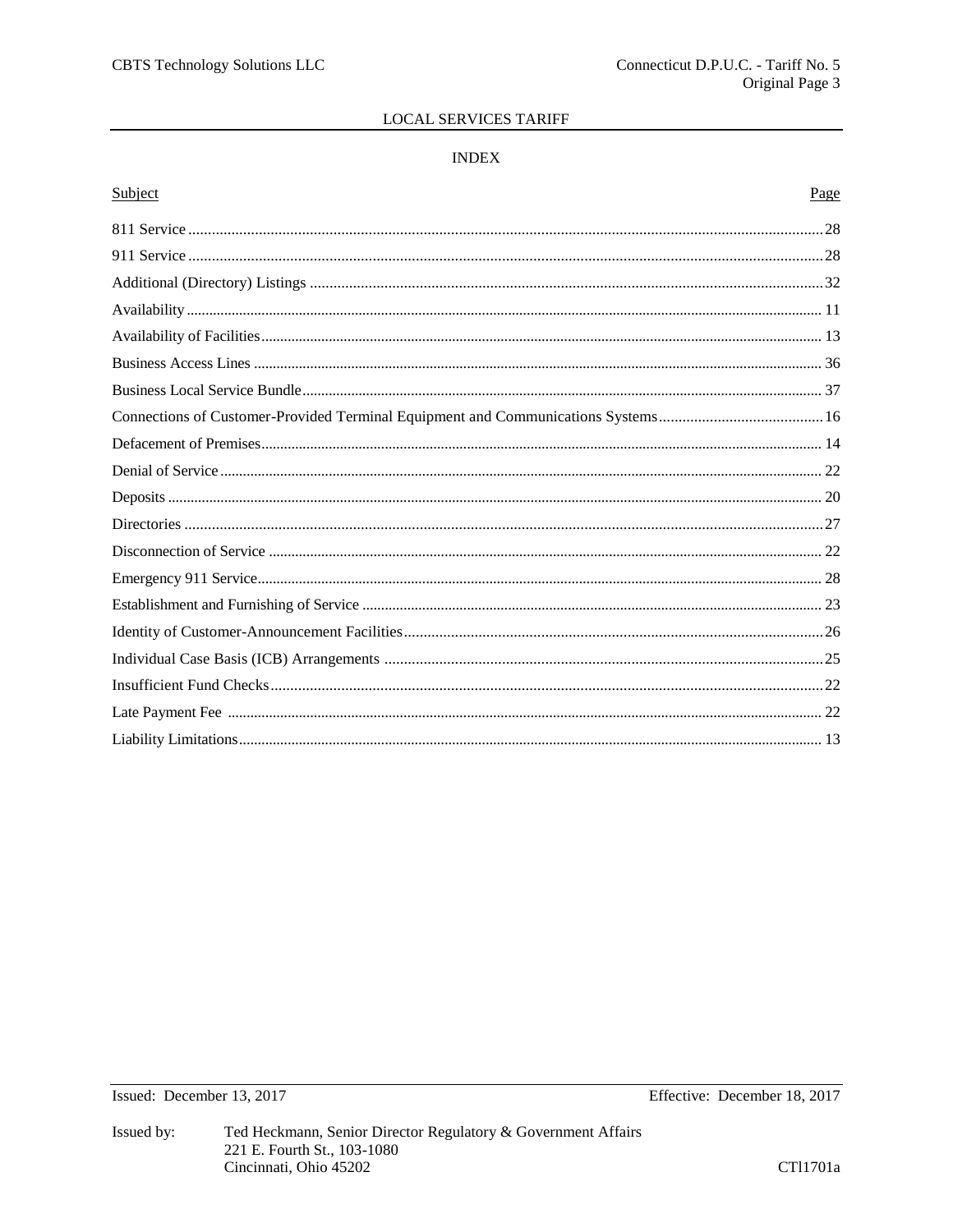## **INDEX**

## Subject

# Page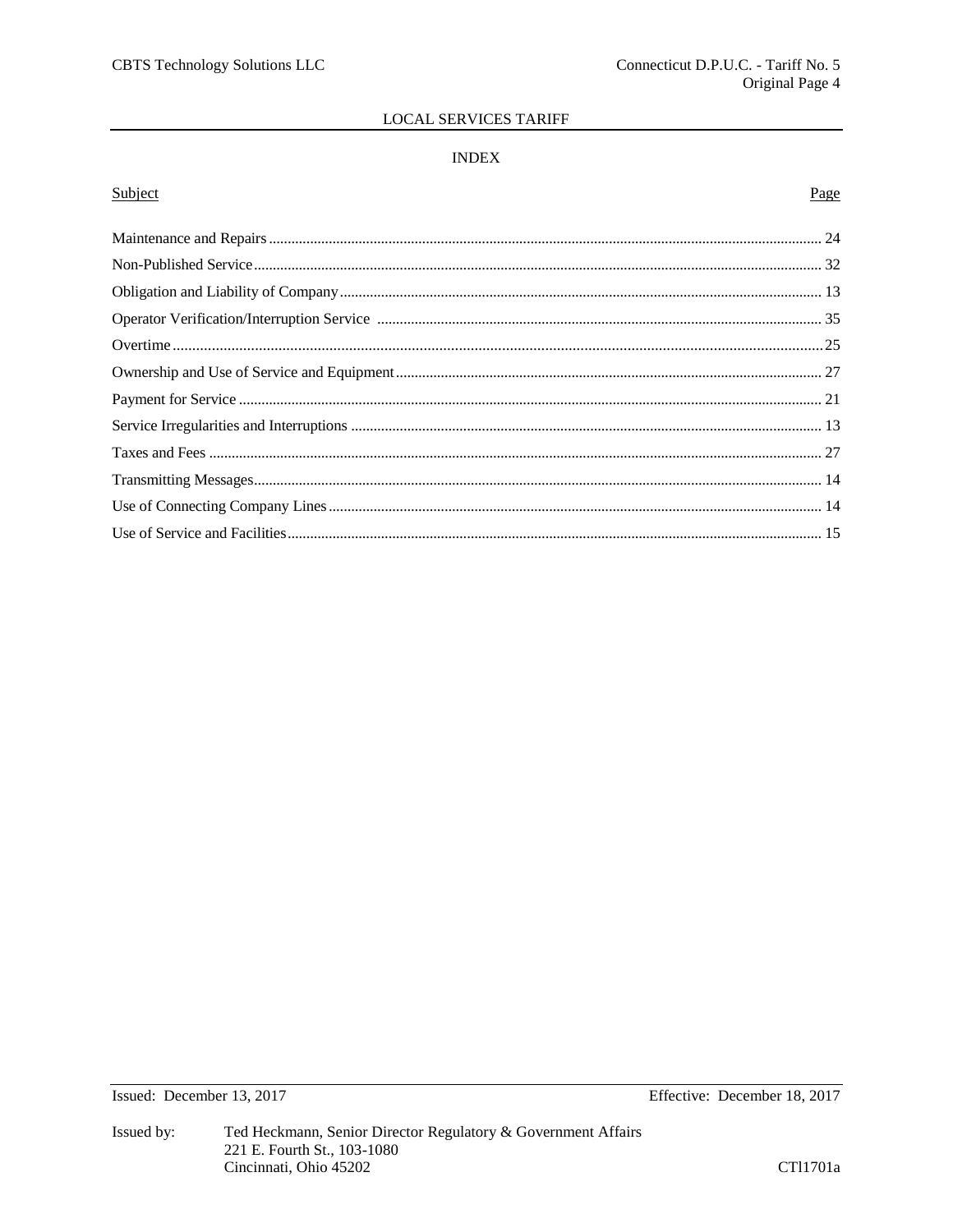# EXPLANATION OF SYMBOLS USED IN THIS TARIFF

The following symbols are used in this tariff for the purpose indicated below:

- C To signify changed regulation.
- D To signify discontinued rate or regulation.
- I To signify increased rate.<br>M To signify a move in the l
- To signify a move in the location of text.
- N To signify new rate or regulation.<br>R To signify reduced rate.
- R To signify reduced rate.<br>T To signify a change in te
- To signify a change in text but no change in rate or regulation.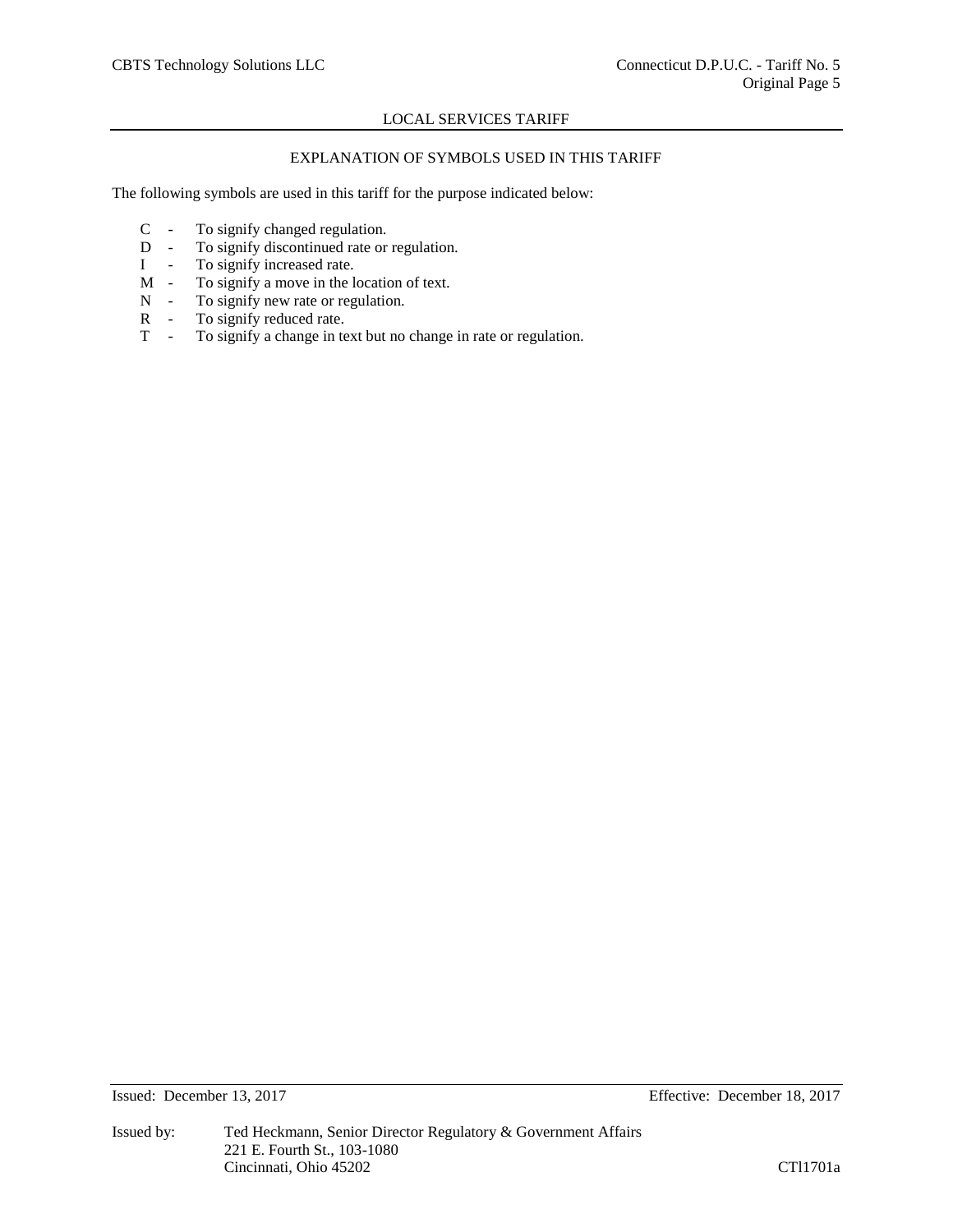## SECTION 1 - APPLICATION OF TARIFF AND DEFINITIONS

## A. APPLICATION OF TARIFF

This tariff sets forth the service offerings, rates, terms and conditions applicable to the furnishing of intrastate communications service by CBTS Technology Solutions LLC to customers within the State of Connecticut. Local exchange business services will be provided in the service areas of the facilities-based Carriers with whom a resale agreement exists between such Carrier and CBTS Technology Solutions LLC. The services in this tariff are only provided on a resale basis.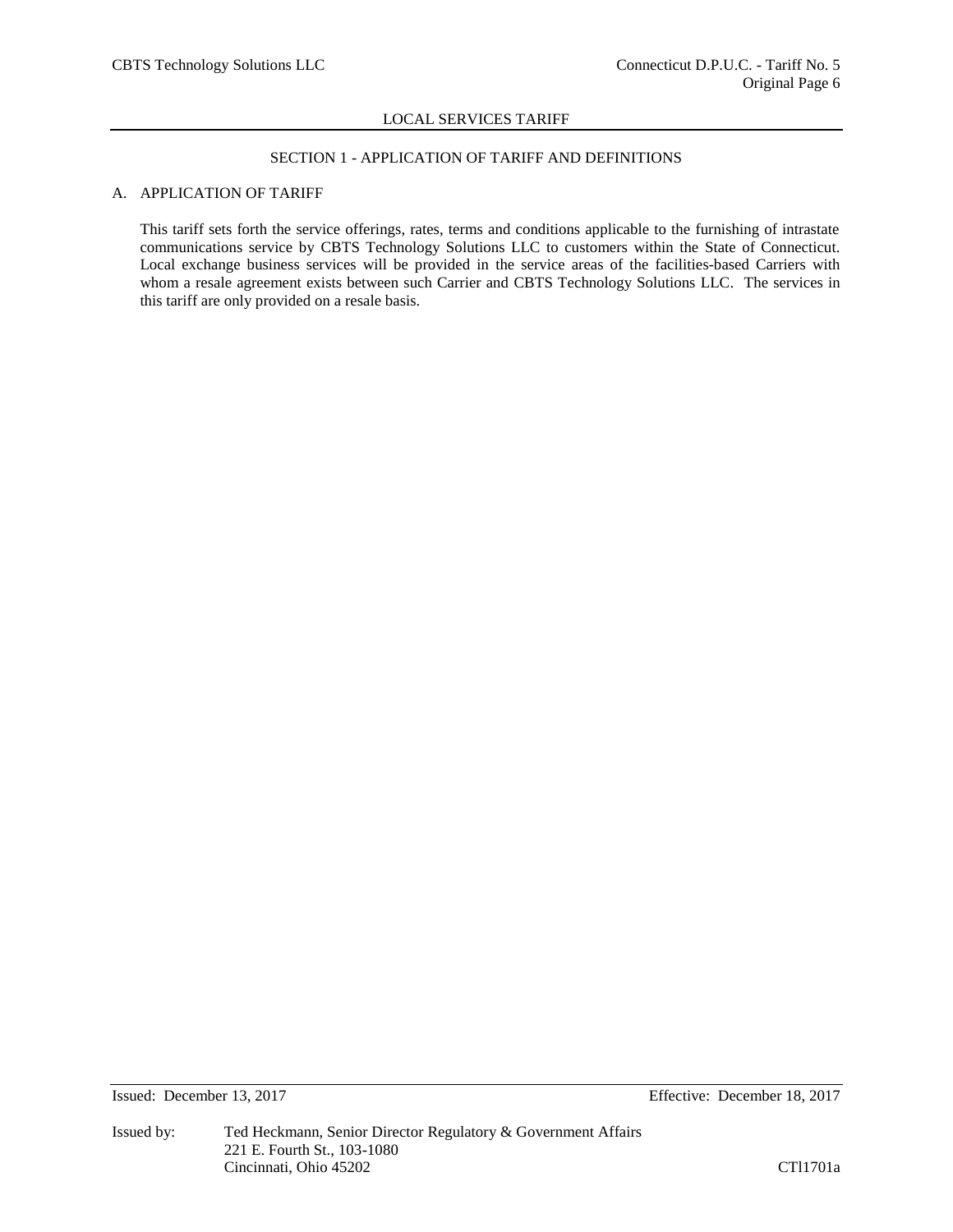## SECTION 1 - APPLICATION OF TARIFF AND DEFINITIONS (CONT'D.)

## B. DEFINITIONS

Certain terms used generally throughout this tariff are defined as follows.

1. Carrier

Refers to the underlying provider whose facilities CBTS uses to furnish service.

2. Central Office

A switching unit in a telecommunications system providing service to the general public, that has the necessary equipment and operating arrangements for terminating and interconnecting lines and trunks.

3. Central Office Line

A circuit used within a central office to connect to an individual line or any type of trunk.

4. Company

CBTS Technology Solutions LLC (CBTS) which is the issuer of this tariff. Also refers to the underlying provider whose facilities CBTS uses to furnish service.

5. Communication-Impaired Person

For purposes of this tariff, the definition of impaired refers to persons with communication impairments, including hearing impaired, deaf, deaf/blind, or speech impaired persons whose impairment prevents them from communicating over the telephone without the aid of a telecommunications device for the deaf or text telephone (TDD/TTY).

6. Commission

Connecticut Department of Public Utility Control.

7. Contract

The agreement between a customer and the Company under which facilities for the customer's use are furnished, in accordance with the provisions of this tariff.

8. Customer

The person, firm, corporation or other entity that orders service and is responsible for the payment of charges and for compliance with the Company's tariff regulations.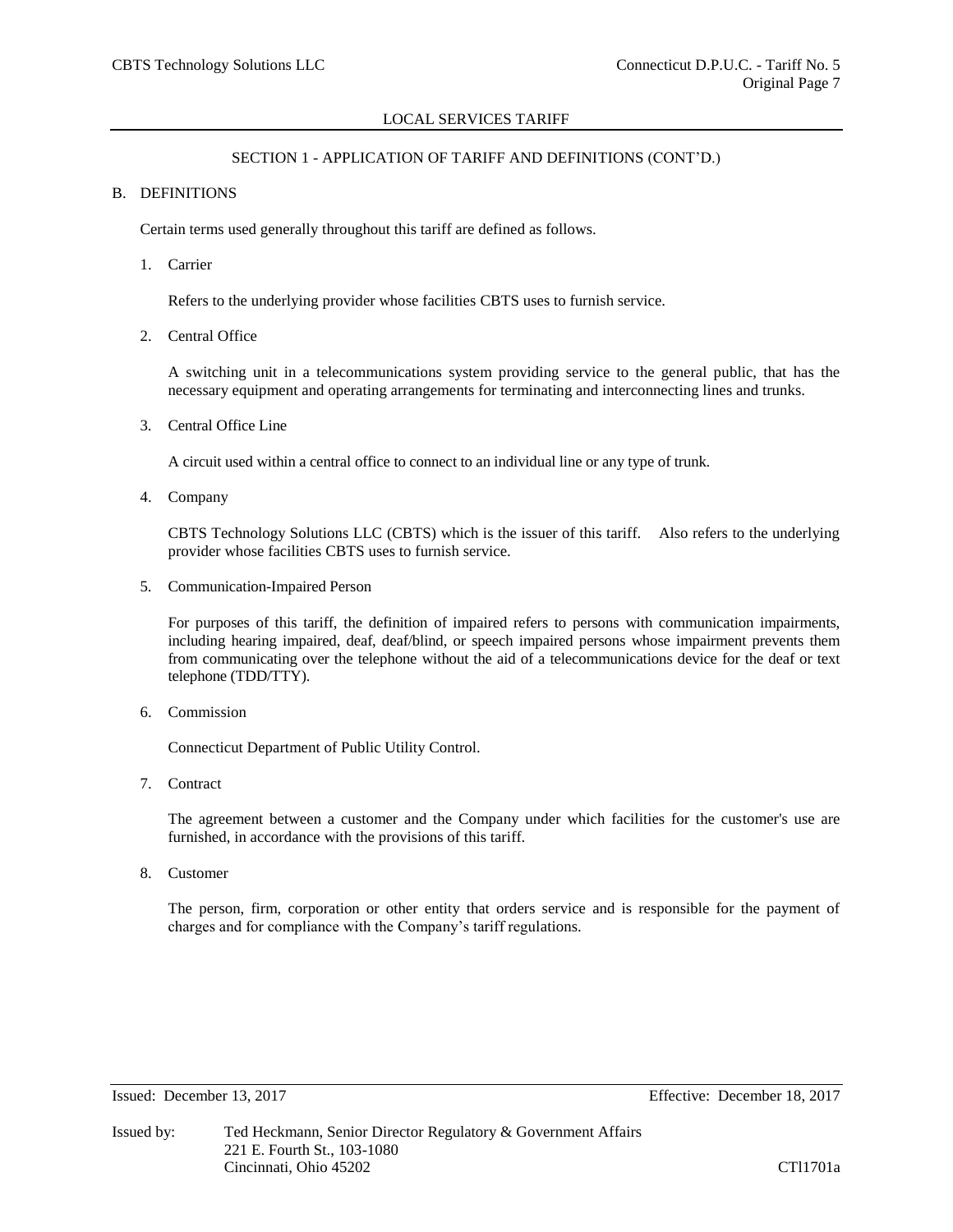## SECTION 1 - APPLICATION OF TARIFF AND DEFINITIONS (CONT'D.)

## B. DEFINITIONS (CONT'D.)

### 9. Demarcation Point (Network Interface)

The point of demarcation and/or interconnection between Company communications facilities and terminal equipment, protective apparatus or wiring at a customer's premises. Company-installed facilities at or constituting the demarcation point will consist of wire or a jack conforming to Subpart F of Part 68 of the FCC's rules. "Premises" as used in this section generally means a dwelling unit, other building or a legal unit of real property such as a lot on which a dwelling unit is located, as determined by the Company's reasonable and nondiscriminatory standard operating practices. The "minimum point of entry" as used in this section will be either (1) the closest practicable point to where the wiring crosses a property line or (2) the closest practicable point to where the wiring enters a multiunit building or buildings.

The Company's reasonable and nondiscriminatory standard operating practices will determine which of (1) or (2) will apply. The Company is not precluded from establishing reasonable classifications of multiunit premises for purposes of determining which of (1) or (2) above will apply. Multiunit premises include, but are not limited to, commercial, shopping center and campus situations.

a. Single Unit Installations

For single unit installations existing as of December 27, 1991, and installations installed after that date, the demarcation point will be a point within twelve inches of the protector or, where there is no protector, within twelve inches of where the telephone wire enters the customer's premises.

- b. Multiunit Installations
	- 1. In multiunit premises existing as of December 27, 1991, the demarcation point will be determined in accordance with the Company's reasonable and nondiscriminatory standard operating practices; provided, however, that where there are multiple demarcation points within the multiunit premises, a demarcation point for a customer will not be further inside the customer's premises than a point twelve inches from where the wiring enters the customer's premises.
	- 2. In multiunit premises in which wiring is installed after December 27, 1991, including additions, modifications and rearrangements of wiring existing prior to that date, the multiunit premises owner will determine the location of the demarcation point or points. The multiunit premises owner will determine whether there will be a single demarcation point location for all customers or separate locations for each customer; provided, however, that where there are multiple demarcation points within the multiunit premises, a demarcation point for a customer will not be further inside the customer's premises than a point twelve inches from where the wiring enters the customer's premises.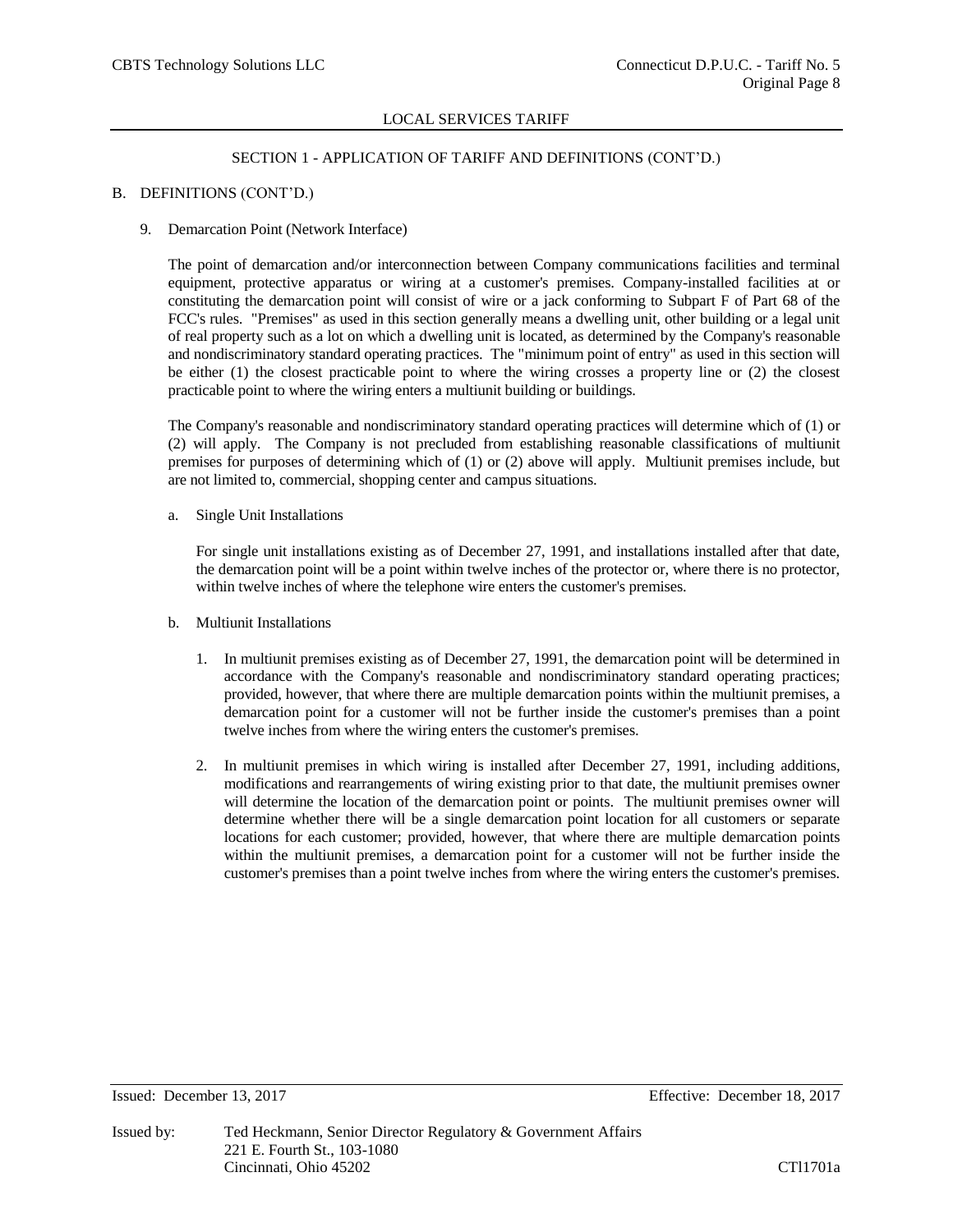## SECTION 1 - APPLICATION OF TARIFF AND DEFINITIONS (CONT'D.)

## B. DEFINITIONS (CONT'D.)

### 10. Direct Inward Dialing (DID)

A service attribute that routes incoming calls directly to stations, bypassing a central answering point.

## 11. Directory Listing

The publication in the alphabetical directory of information pertaining to a customer's telephone number.

12. Exchange

A unit established for the administration of telecommunications service in a specified area, which usually embraces a city, town, or village and its environs. It consists of one or more central offices together with the associated plant used in furnishing telecommunications service within that area.

13. Individual Case Basis (ICB)

A service arrangement in which the regulations, rates and charges are developed based on the specific circumstances of the customer's situation

14. Initial Service Period

The minimum length of time a customer is obligated to pay for service whether or not the customer retains the service for the minimum length of time. Unless stated otherwise in this tariff, the minimum period is 30 days.

15. Local Calling

A completed call or telephonic communication between a calling station and any other station within the local service area of the calling station.

16. Local Exchange Service

Telephone service furnished between points located within an area where there is no toll charge. Unless otherwise specified, local calling areas in this tariff shall be the same as the local calling areas of the facilities-based Carriers with whom a resale agreement exists between such Carrier and CBTS Technology Solutions LLC.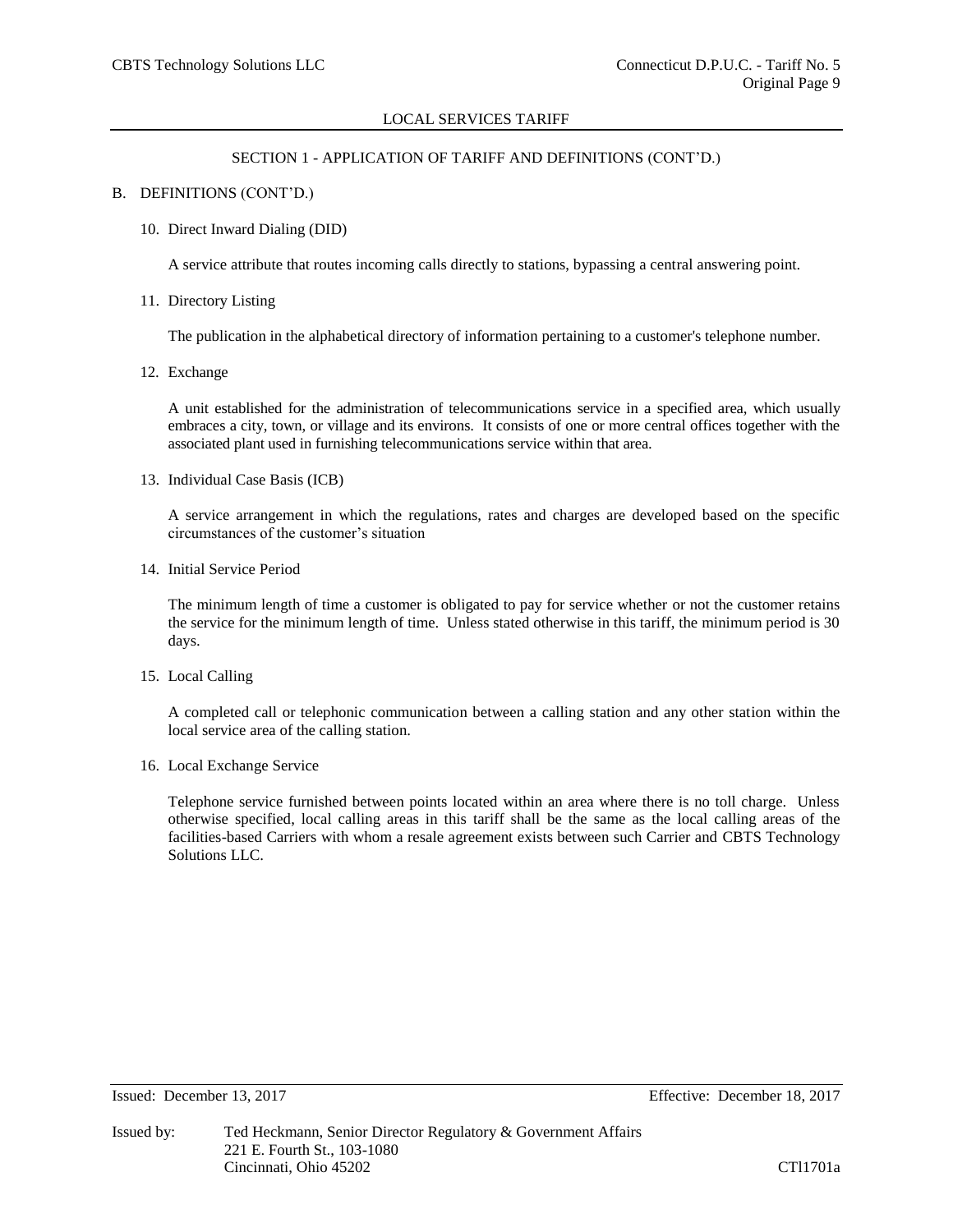## SECTION 1 - APPLICATION OF TARIFF AND DEFINITIONS (CONT'D.)

## B. DEFINITIONS (CONT'D.)

17. Network Interface Device (NID)

A jack conforming to Sub-part F of Part 68 of the FCC's rules provided by the Company as part of the LEC network. It will be located on the customer's premises and is considered to be the termination of the LEC network if installed by the Company. (See Demarcation Point)

18. Nonrecurring Charges

The one-time initial charges for service or facilities, including but not limited to charges for construction, installation, or special fees.

19. Private Branch Exchange (PBX)

An arrangement of equipment consisting of switchboards, dial switching equipment, wiring, telephone station apparatus, or a combination thereof. It provides for the interconnection of service lines associated with switching equipment located on a premises or extended to another premises relating to the same customer.

20. Recurring Charges

The monthly charges to the customer for services, facilities and equipment, which continue on the agreed upon duration of the service.

21. Resale of Services

Resale of services is available only to carriers which are certified by the Commission to provide intrastate local exchange services.

22. Service Commencement Date

The first day following the date on which the Company notifies the customer that the requested service or facility is available for use. This will be no later than five days following the request, unless extended by the customer's refusal to accept service which does not conform to standards set forth in the service order or this tariff, in which case the Service Commencement Date is the date of the customer's acceptance of service. The parties may mutually agree on a substitute Service Commencement Date.

23. Termination Charge

A charge applied to a customer when service is terminated before the expiration of the initial service period, or a charge applied where a basic termination charge is specified.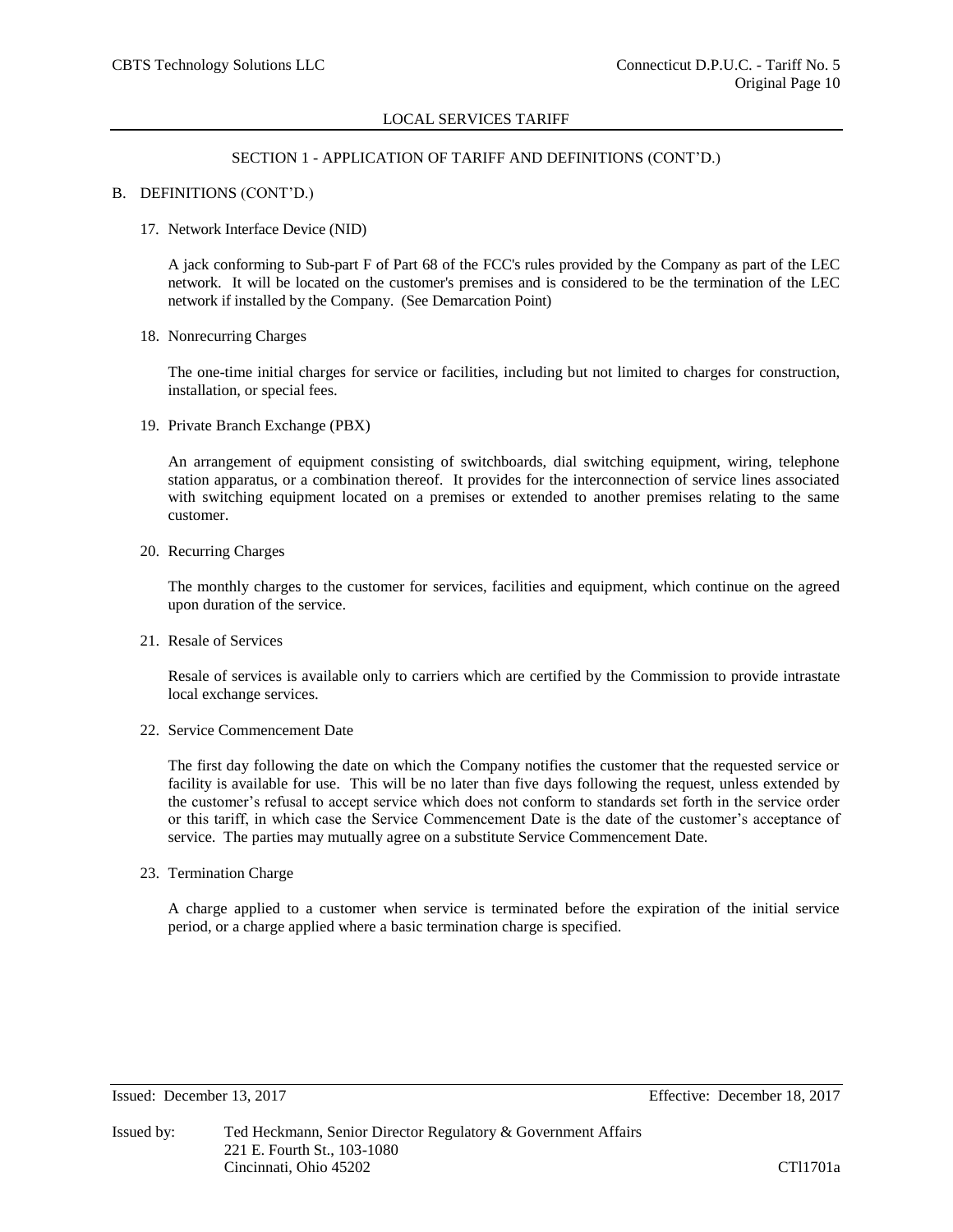## SECTION 1 - APPLICATION OF TARIFF AND DEFINITIONS (CONT'D.)

## C. AVAILABILITY

The furnishing of service under this tariff is subject to the availability on a continuing basis of all the necessary facilities and is limited to the capacity of the Company's facilities to furnish service from time to time as required at the sole discretion of the Company.

The Company shall not be liable for any act or omission of any other company or companies furnishing a portion of the service, or for damages associated with service, channels, or equipment which it does not furnish, or for damages which result from the operation of Customer-provided systems, equipment, facilities or services which are interconnected with Company services.

Issued: December 13, 2017 Effective: December 18, 2017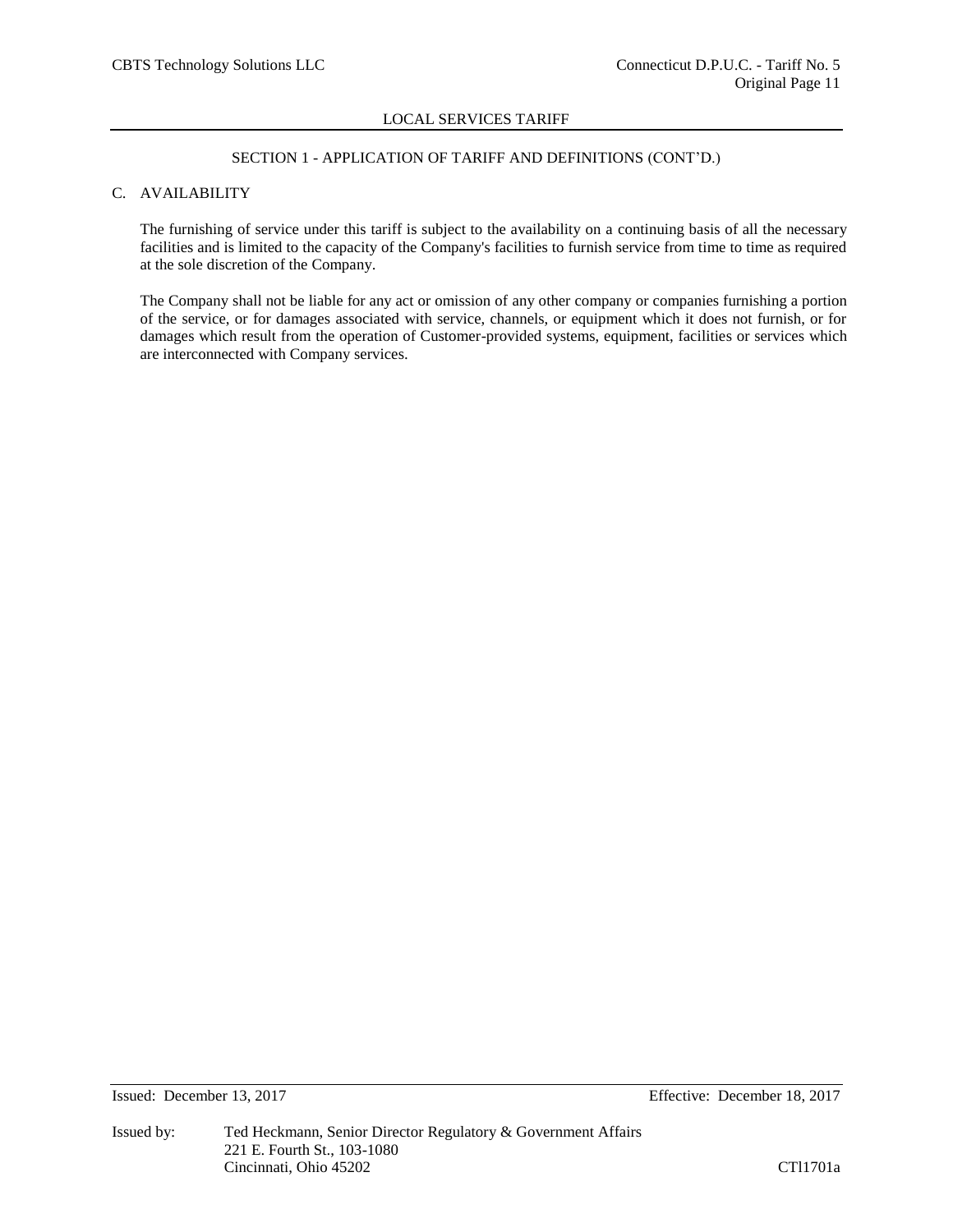# SECTION 2 – REGULATIONS

# A. GENERAL

- 1. The regulations in Section 2 apply to all services contained within this tariff unless otherwise noted.
- 2. Revisions to this tariff which affect neither the service to subscribers (customers) nor the rate, classification, or charge to subscribers (customers) are authorized when in compliance with Commission rules. These revisions will be made in accordance with the Order granting such authority.

Such revisions include:

- a. Additions, deletions, corrections or rearrangements of items listed under Table of Contents, Index, Explanation of Symbols, and Explanation of Abbreviations;
- b. Rearrangements or corrections in paragraph references, headings, or numerical designations; and
- c. Changes to reflect revisions in names of other companies and in the names of exchanges of other companies approved by this Commission in connection with applications filed by other telephone companies.

Each revision will be effective on the date to be shown on the revised tariff sheets covering the changes, the effective date to be one day after the date of filing the revised sheets, which comply with the Commission rules.

3. A move to a different continuous property is charged for as new installation of service. A new initial period applies at the new location and a termination charge applies at the old location, except as provided for elsewhere in this tariff, if the move occurs prior to the expiration of the initial service period.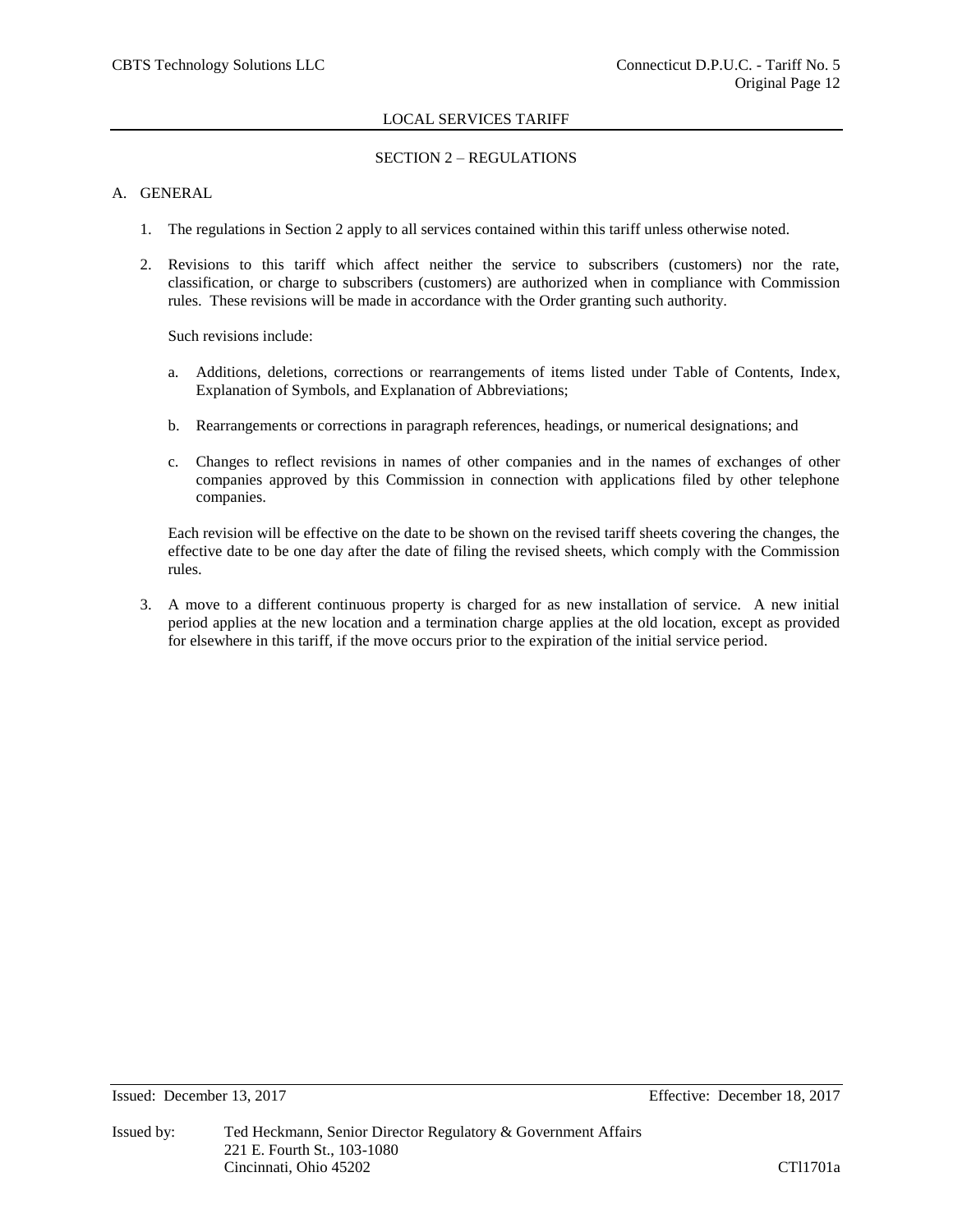## SECTION 2 – REGULATIONS (CONT'D.)

## B. OBLIGATION AND LIABILITY OF COMPANY

#### 1. Liability Limitations

Approval of language contained in this tariff by the Commission does not constitute a determination by the Commission that the limitation of liability imposed by the Company should be upheld in a court of law. Approval by the Commission merely recognizes that since it is a court's responsibility to adjudicate negligence and consequent damage claims, it is also the court's responsibility to determine the validity of any exculpatory clauses.

### 2. Availability of Facilities

The Company's obligation to furnish service or to continue to furnish service is dependent on its ability to obtain, retain, and maintain without unreasonable expense suitable rights and facilities, and to provide for the installation of those facilities required incident to the furnishing and maintenance of that service.

## 3. Service Irregularities and Interruptions

In the event of an interruption to service which is not due to the negligence or willful act of the customer, there will be allowed a prorata adjustment of the monthly charges involved, for the service and facilities rendered useless and inoperative by reason of the interruption, during the time said interruption continues in excess of twenty-four hours from the time it is reported to the Telephone Company or detected by the Company. For the purpose of administering this regulation, every month is considered to have thirty days.

For the purpose of applying these provisions, the word "interruption" shall mean the inability to complete calls; incoming, outgoing, or both. "Interruption" does not include, and no credit allowance shall be given for service difficulties such as slow dial tone, busy circuits, or other network and/or switching capacity shortages. Nor shall the credit allowance apply where service is interrupted by the negligence or willful act of the customer or the failure of facilities provided by the customer, or unlawful or improper use of the facilities or service.

No credit allowance will be made for interruptions due to electric power failure, where by the provisions of this tariff, the customer is responsible for providing electric power.

The liability of the Company for damages arising out of mistakes, omissions, interruptions, delays or errors, or defects in transmission occurring in the course of furnishing service or facilities, and not caused by the negligence of the customer, or of the Company in failing to maintain proper standards of maintenance and operation and to exercise reasonable supervision, will in no event exceed an amount equivalent to the proportionate charge to the customer for the period of service during which the mistake, omission, interruption, delay or error, or defect in transmission occurs.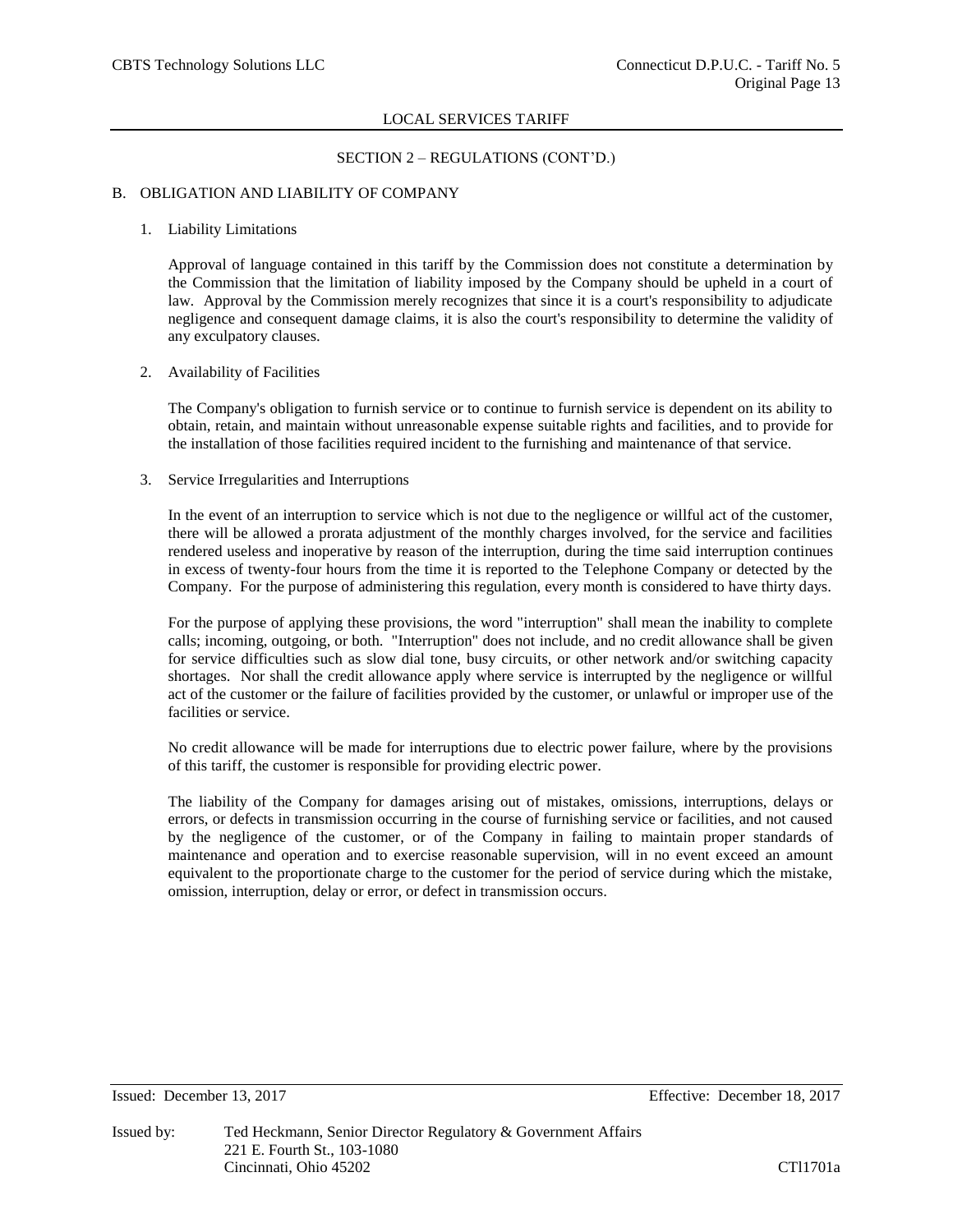## SECTION 2 – REGULATIONS (CONT'D.)

## B. OBLIGATION AND LIABILITY OF COMPANY (CONT'D.)

3. Service Irregularities and Interruptions (Cont'd.)

The customer indemnifies and saves the Company harmless against claims for libel, slander, or infringement of copyright arising from the material transmitted over its facilities; against claims for infringement of patents arising from combining with, or using in connection with, facilities of the Company, apparatus and systems of the customer; and against all other claims arising out of any act or omission of the customer in connection with the facilities provided by the Company; and against any and all losses from damage to the customer's facilities or equipment attached or connected to facilities furnished by the Company.

4. Transmitting Messages

The Company does not undertake to transmit messages but offers the use of its facilities for communications between its customers.

5. Use of Connecting Company Lines

When the lines of other companies are used in establishing connections to points not reached by the Company's lines, the Company is not liable for any act or omission of the other company or companies.

6. Defacement of Premises

The Company is not liable for any defacement or damage to the customer's premises resulting from the existence of the Company's equipment and associated wiring on such premises, or from the installation or removal thereof, when such defacement or damage is not the result of the Company's negligence. When the customer is a tenant and requests an installation that could, in the opinion of the Company, result in damage to the property of the owner, the customer must obtain, prior to installation, a written release from the owner or his authorized agent absolving the Company of liability.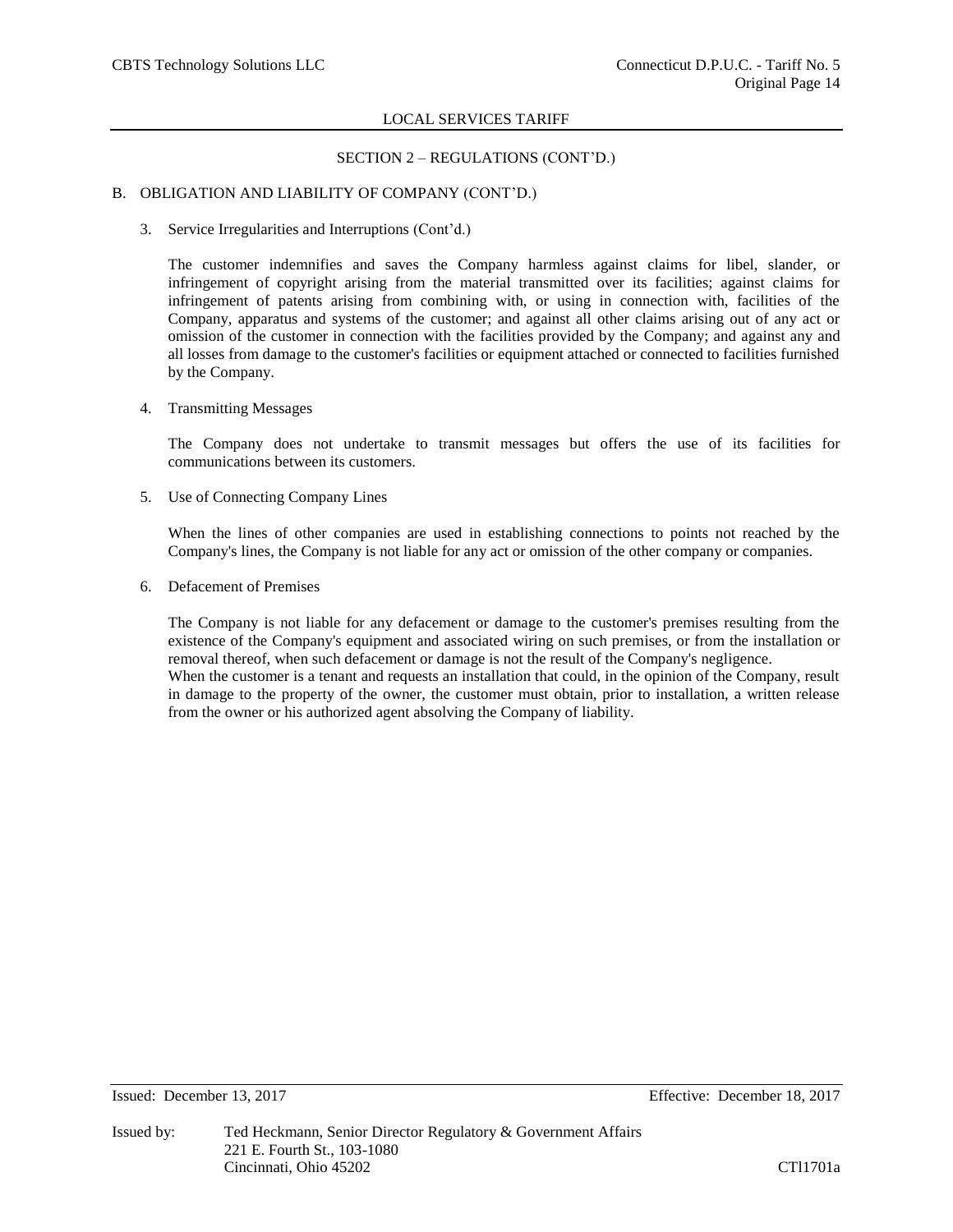# SECTION 2 – REGULATIONS (CONT'D.)

# C. USE OF SERVICE AND FACILITIES

Equipment and lines furnished by the Company on the premises of a customer are the property of the Company, whose agents and employees have the right to enter the premises at any reasonable hour for the purpose of installing, inspecting, maintaining, or repairing the equipment and lines, or upon termination of the service, for the purpose of removing the equipment or lines.

Equipment furnished by the Company must, upon termination of service for any cause whatsoever, be returned to it in good condition, except for reasonable wear and tear.

Customer-provided equipment or protective circuitry may be connected to the telecommunications network in accordance with provisions of the Federal Communications Commission's registration program, as are now in effect or may become effective.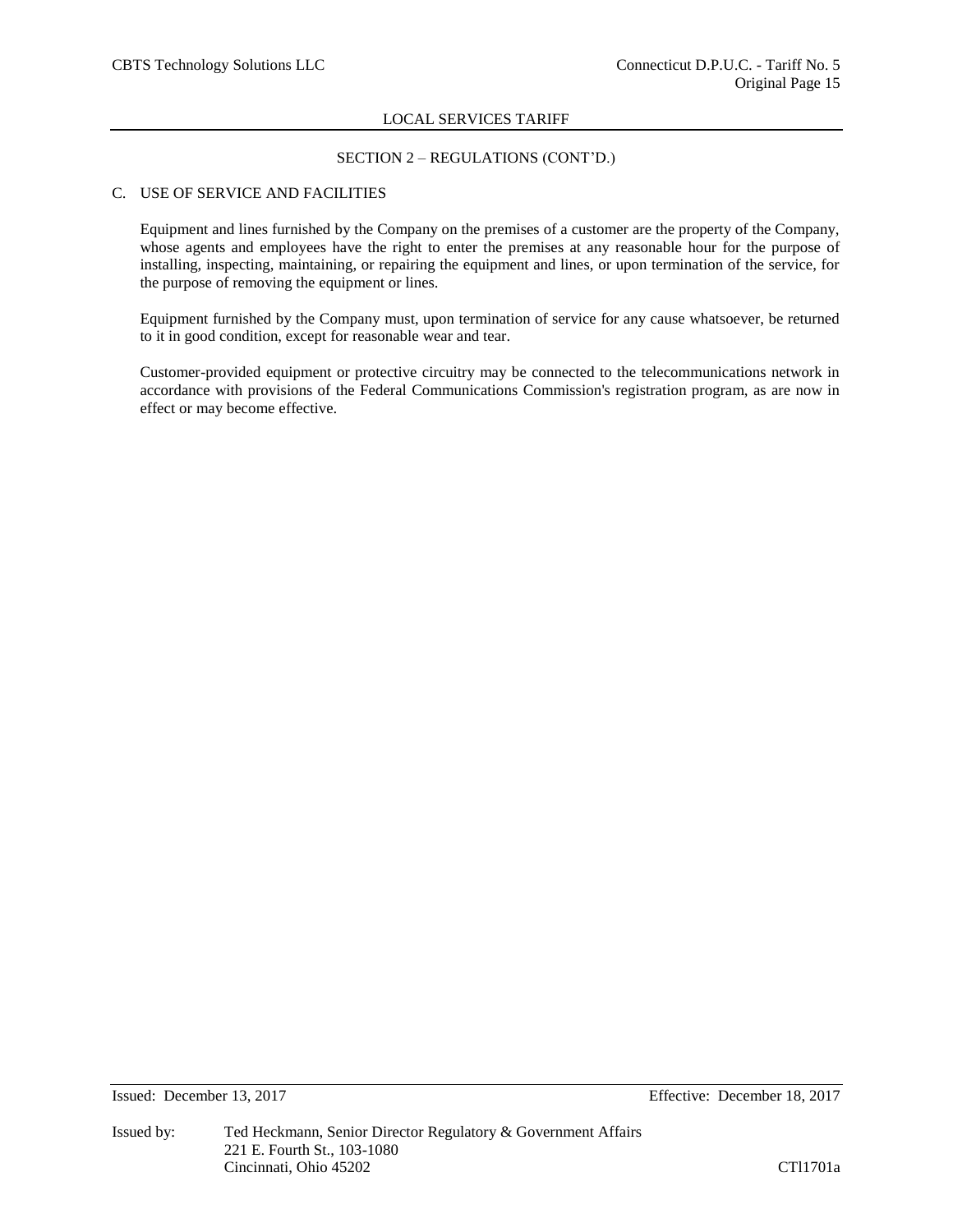## SECTION 2 – REGULATIONS (CONT'D.)

## C. USE OF SERVICE AND FACILITIES (CONT'D.)

2. Connections of Customer-Provided Terminal Equipment and Communications Systems

## a. General Provisions

1. General

Customer-provided terminal equipment and communications systems may be connected at the customer's premises to telecommunications services furnished by the Company, where the connections are made in accordance with the provisions of Part 68 of the Federal Communications Commission's (FCC's) Rules and Regulations, and any Company tariffs.

2. Responsibility of the Customer

The customer is responsible for the installation, operation and maintenance of any customerprovided terminal equipment or communications system. No customer-provided terminal equipment or communications systems or combinations thereof may require change in or alteration of the equipment or services of the Company, cause electrical hazards to Company personnel, damage to Company equipment, malfunction of Company billing equipment, or degradation of service to persons other than the user of the subject terminal equipment or communications system, the calling or called party. Upon notice from the Company that customer-provided terminal equipment or communications system is causing such a hazard, damage, malfunction or degradation of service, the customer must make whatever changes are necessary to remove or prevent the hazard, damage, malfunction or degradation of service.

The customer is responsible for the payment of a Maintenance of Service Charge as provided in Section 2, Paragraph D.6 of this tariff for visits by a Company employee to the customer's premises when a service difficulty or trouble report results from the use of customer-provided terminal equipment or communications system.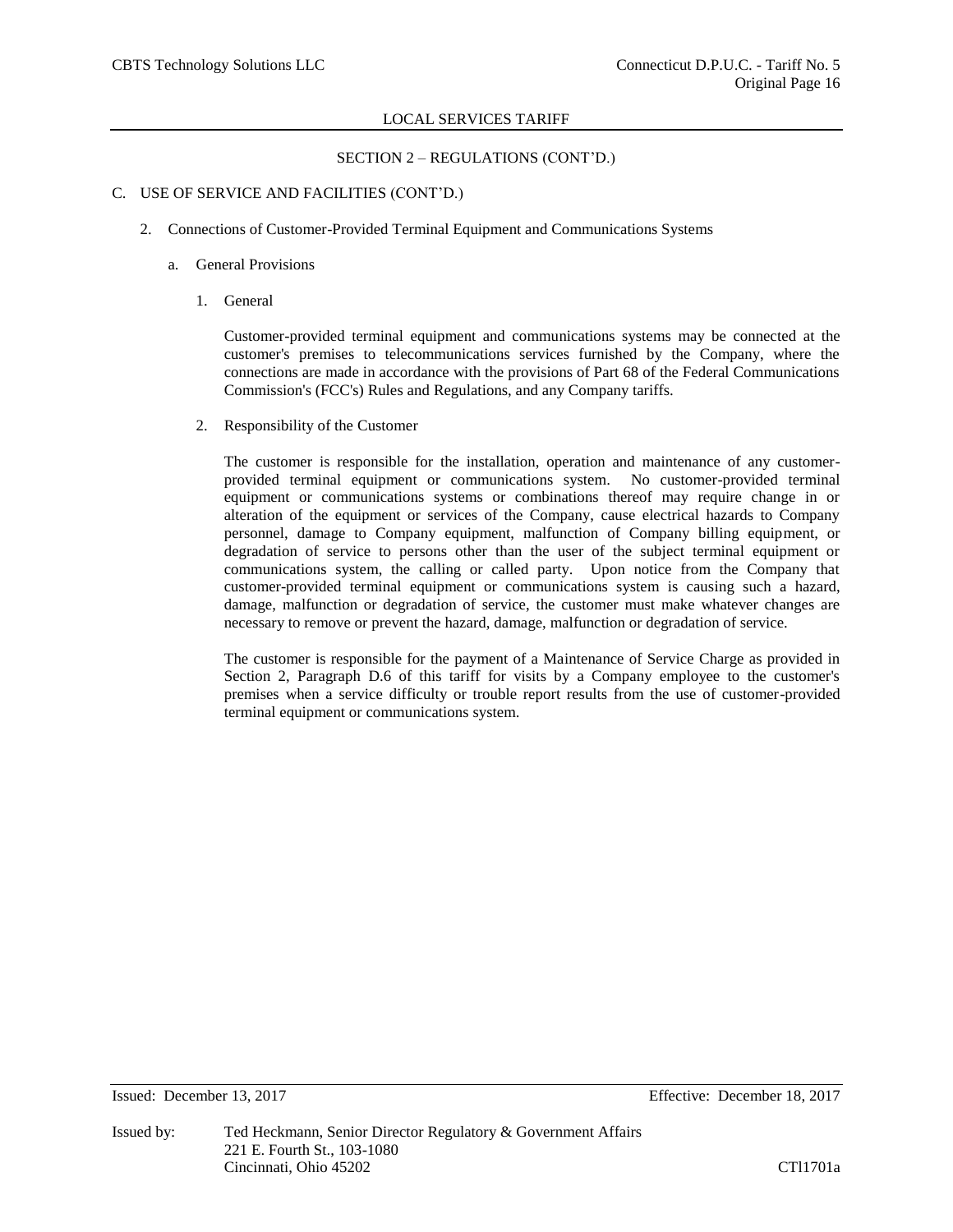SECTION 2 – REGULATIONS (CONT'D.)

## C. USE OF SERVICE AND FACILITIES (CONT'D.)

- 2. Connections of Customer-Provided Terminal Equipment and Communications Systems (Cont'd.)
	- a. General Provisions (Cont'd.)
		- 3. Responsibility of The Company

Telecommunications services are not represented as adapted to the use of customer-provided terminal equipment or communications systems. Where customer-provided terminal equipment or communications systems are used with telecommunications services, the responsibility of the Company is limited to furnishing service components suitable for telecommunications services and to the maintenance and operation of service components in a proper manner for those services. Subject to this responsibility, the Company is not responsible for (1) the through-transmission of signals generated by the customer-provided terminal equipment or communications systems, or for the quality of, or defects in this transmission; or (2) the reception of signals by customerprovided terminal equipment or communications systems; or (3) address signaling, where this signaling is performed by customer-provided signaling equipment.

At the customer's request, the Company will provide the interface parameters needed to permit customer-provided terminal equipment to operate properly with the Company's telecommunications services.

The Company may make changes in its telecommunications services, equipment, operations or procedures, where these changes are consistent with Part 68 of the FCC's Rules and Regulations. If changes made by the Company can be reasonably expected to render any customer's communications system or terminal equipment incompatible with telecommunications services, or require modification or alteration of the customer-provided communications systems or terminal equipment, or otherwise materially affect its use or performance, the customer will be given adequate notice of the changes in writing, to allow the customer an opportunity to maintain uninterrupted service.

4. Recording of Two-Way Telephone Conversations

The recording of two-way telephone conversations is governed by state and federal laws and regulations.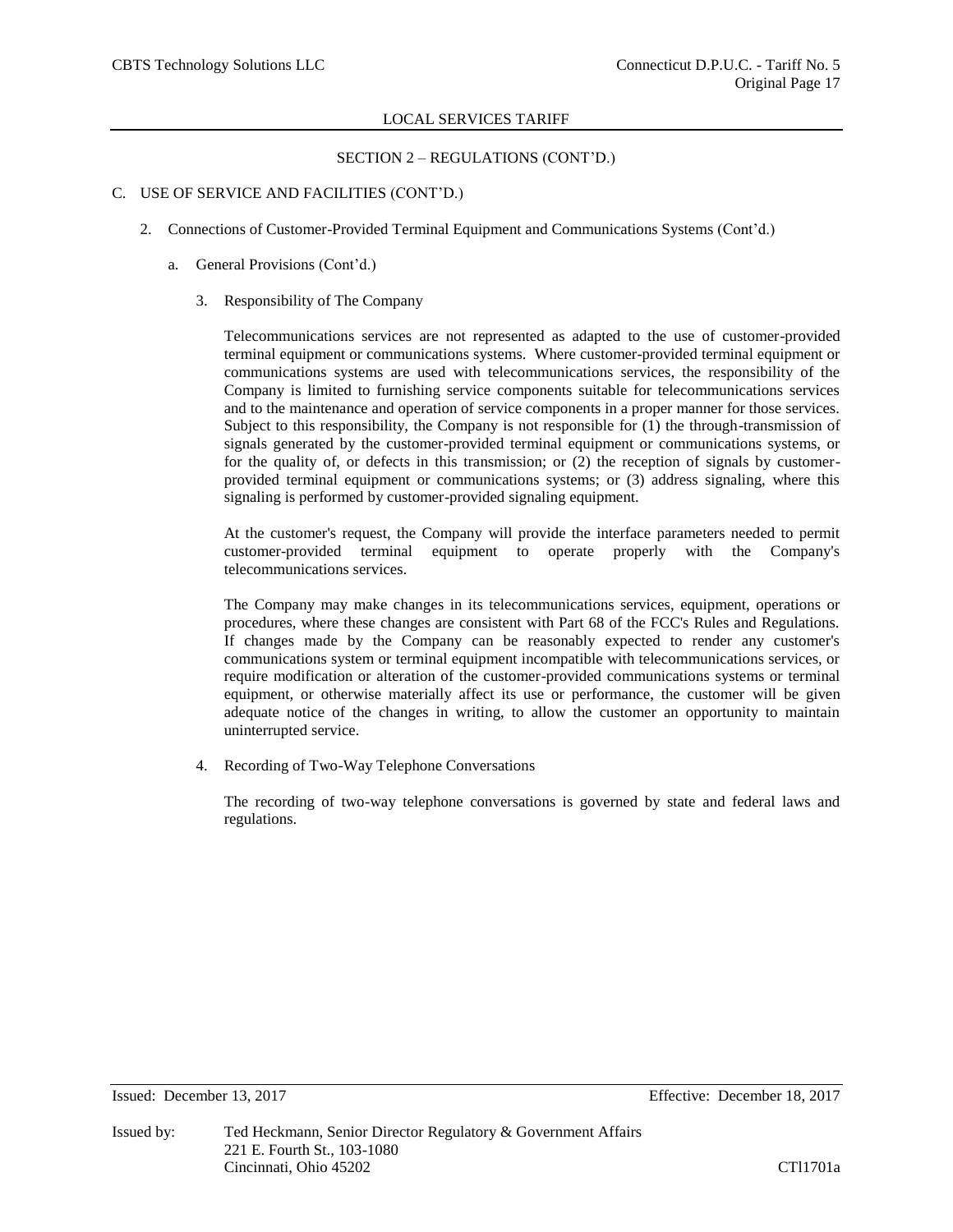## SECTION 2 – REGULATIONS (CONT'D.)

## C. USE OF SERVICE AND FACILITIES (CONT'D.)

- 2. Connections of Customer-Provided Terminal Equipment and Communications Systems (Cont'd.)
	- a. General Provisions (Cont'd.)
		- 5. Violation of Regulations

When any customer-provided terminal equipment or communications system is used with telecommunications services in violation of any of the provisions in this Section 2, part C.2, the Company will take whatever immediate action is necessary for the protection of the telecommunications network and Company employees, and will promptly notify the customer of the violation.

The customer must discontinue use of the terminal equipment or communications system or correct the violation and must confirm in writing to the Company within 10 days, following the receipt of written notice from the Company, that such use has ceased or that the violation has been corrected. Failure of the customer to discontinue such use or to correct the violation and to give the required written confirmation to the Company within the time stated above will result in suspension of the customer's service until the customer complies with the provisions of this tariff.

b. Connections of Registered Equipment

The term "Registered Equipment" denotes equipment which complies with and has been approved within the registration provisions of FCC Part 68.

Customer-provided registered terminal equipment, registered protective circuitry, and registered communications systems may be directly connected to the telecommunications network at the customer premises, subject to FCC Part 68.

c. Premises Wiring Associated With Registered Communications Systems

Premises wiring is wiring which connects separately-housed equipment entities or system components to one another, or wiring which connects an equipment entity or system component with the telephone network interface or demarcation point not within an equipment housing. All premises wiring, whether fully protected or unprotected, must be installed in compliance with FCC Part 68.

Customers who intend to connect premises wiring other than fully protected to the telephone network must give advance notice to the Company in accordance with the procedures specified in FCC Part 68 or as otherwise authorized by the FCC.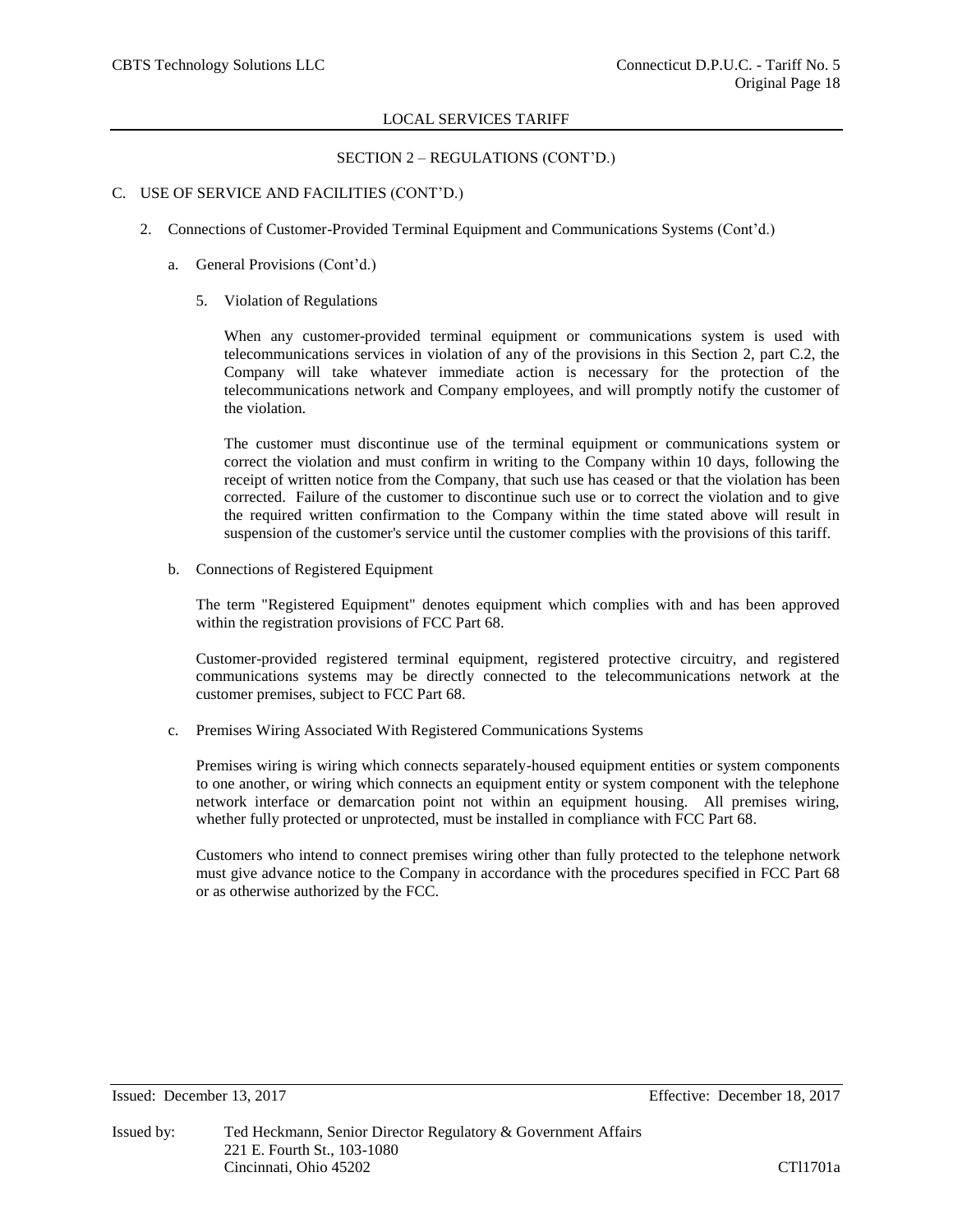## SECTION 2 – REGULATIONS (CONT'D.)

## D. ESTABLISHMENT AND FURNISHING OF SERVICE

#### 1. Application for Service

The Company may refuse an application for service if objection is made by or on behalf of any governmental authority to furnishing the service.

An application for service becomes a contract upon the establishment of service. Neither the contract nor any rights acquired under it may be assigned or transferred in any manner except as specifically provided for in this tariff. Requests for additional service, when established, become a part of the original contract, except that each item of additional service is furnished subject to payment of applicable charges.

If an applicant has an outstanding account with the Company, the Company reserves the right to reject application for service until the amount due for local services included in this tariff has been paid in full.

A contract for service may be transferred to another individual, partnership, association, or corporation. No billing adjustment for local exchange service previously furnished will be made and the new customer must assume all outstanding indebtedness of the original customer. No charge applies to service transferred in accordance with these provisions.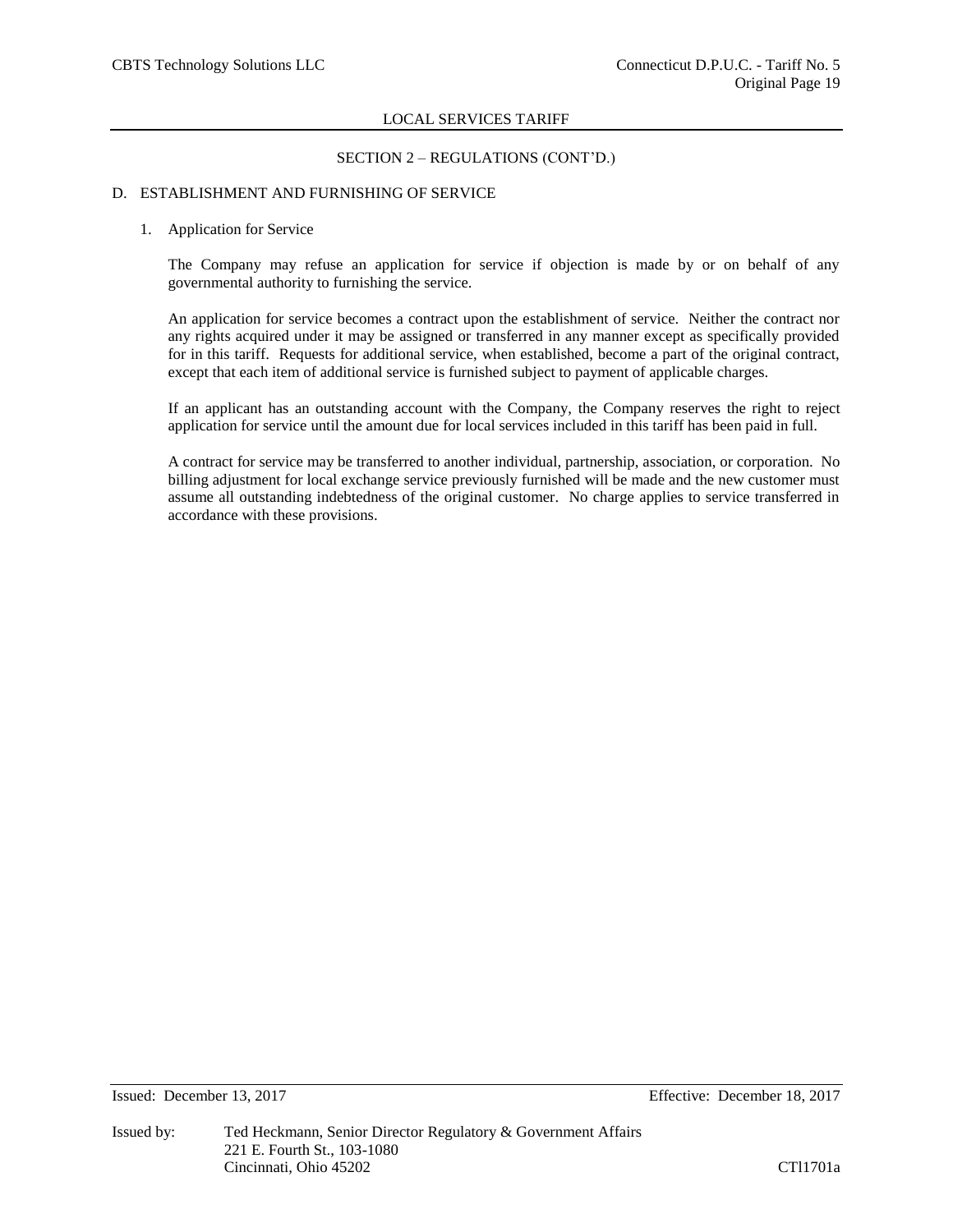# SECTION 2 – REGULATIONS (CONT'D.)

## D. ESTABLISHMENT AND FURNISHING OF SERVICE (CONT'D.)

## 2. Deposits

Applicants or customers whose financial condition is not acceptable to the Company or is not a matter of general knowledge, may be required to make, at any time, a cash deposit up to an amount equaling two times  $(2x)$  one  $(1)$  month's actual or estimated charges for the purpose of guaranteeing final payment for service, in accordance with the rules of the Commission. Interest on cash deposits will be payable per the deposit rules and regulations prescribed by the Commission for the period during which the deposit is held. Such deposit will be refunded or credited to the customer upon termination or after one year of prompt payment for service.

## 3. Telephone Numbers

The customer has no property right in the telephone number which is assigned by the Company, or any right to continuance of service through any particular central office, and the Company reserves the right to change the telephone number or the central office designation, or both, of a customer whenever it deems it necessary to do so in the conduct of its business.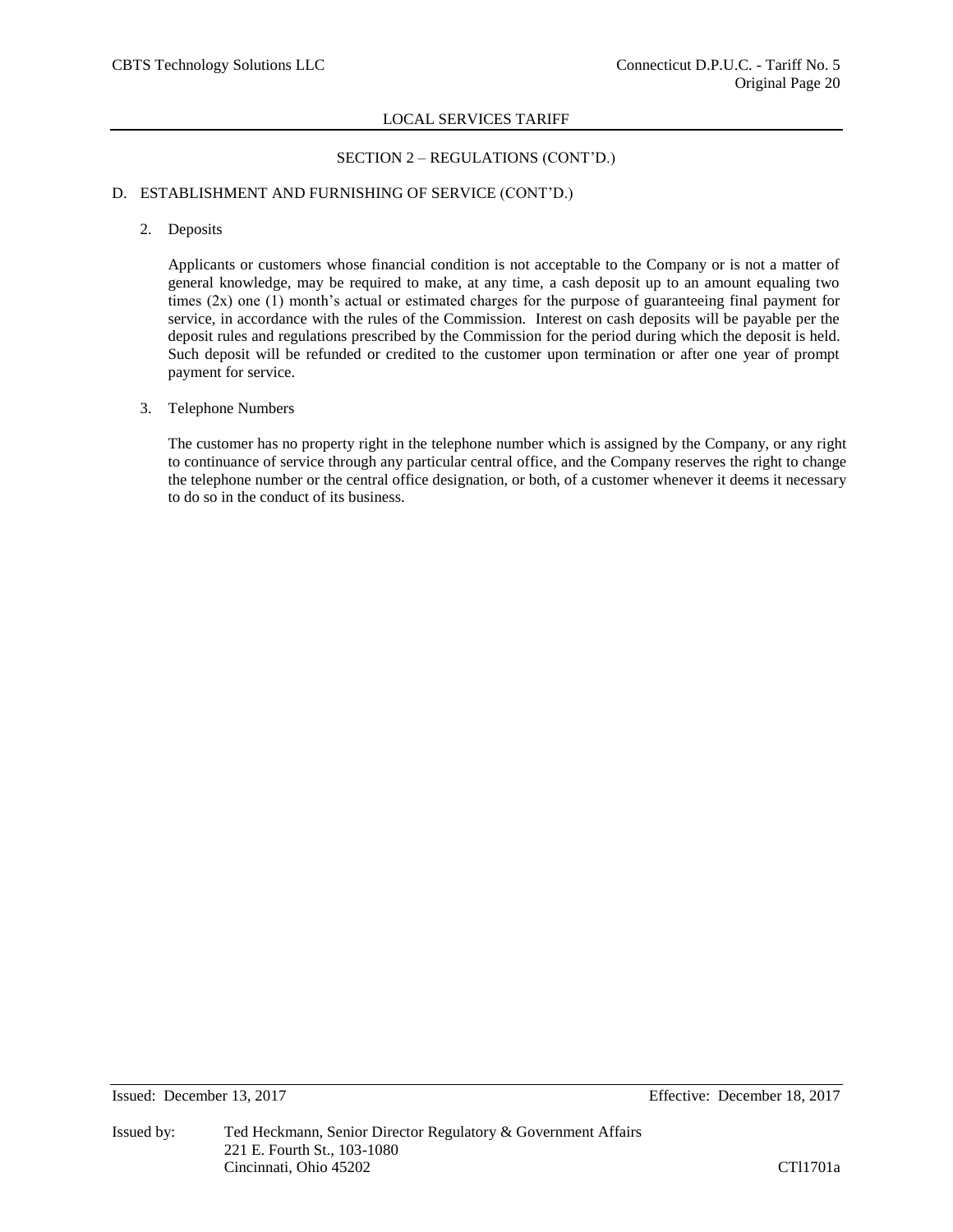## SECTION 2 – REGULATIONS (CONT'D.)

## D. ESTABLISHMENT AND FURNISHING OF SERVICE (CONT'D.)

- 4. Payment for Service
	- a. The customer is responsible for payment; monthly, or on demand, of all charges for facilities and services furnished the customer, including charges for services originated, or charges accepted, at such facilities. Charges are payable at the Telephone Company's Business offices or at any agency authorized to receive such payments.
	- b. Bills are rendered monthly and include charges for local service for the current service month.
	- c. Prior written notice will be given if service is to be temporarily denied or the contract terminated for the non-payment of any sum due in accordance with Paragraph D.5. following. Service will not be denied prior to five days from the date contained on said notice.
	- d. All service, provided to the same customer as one business service, regardless of the tariff under which the service is provided, is considered one service for payment purposes. All service may be disconnected for non-payment even though payment is current for service provided under one or more tariffs.
	- e. Where the Company provides billing inquiry service, customer inquiries relative to toll charges will be responded to promptly by the Company.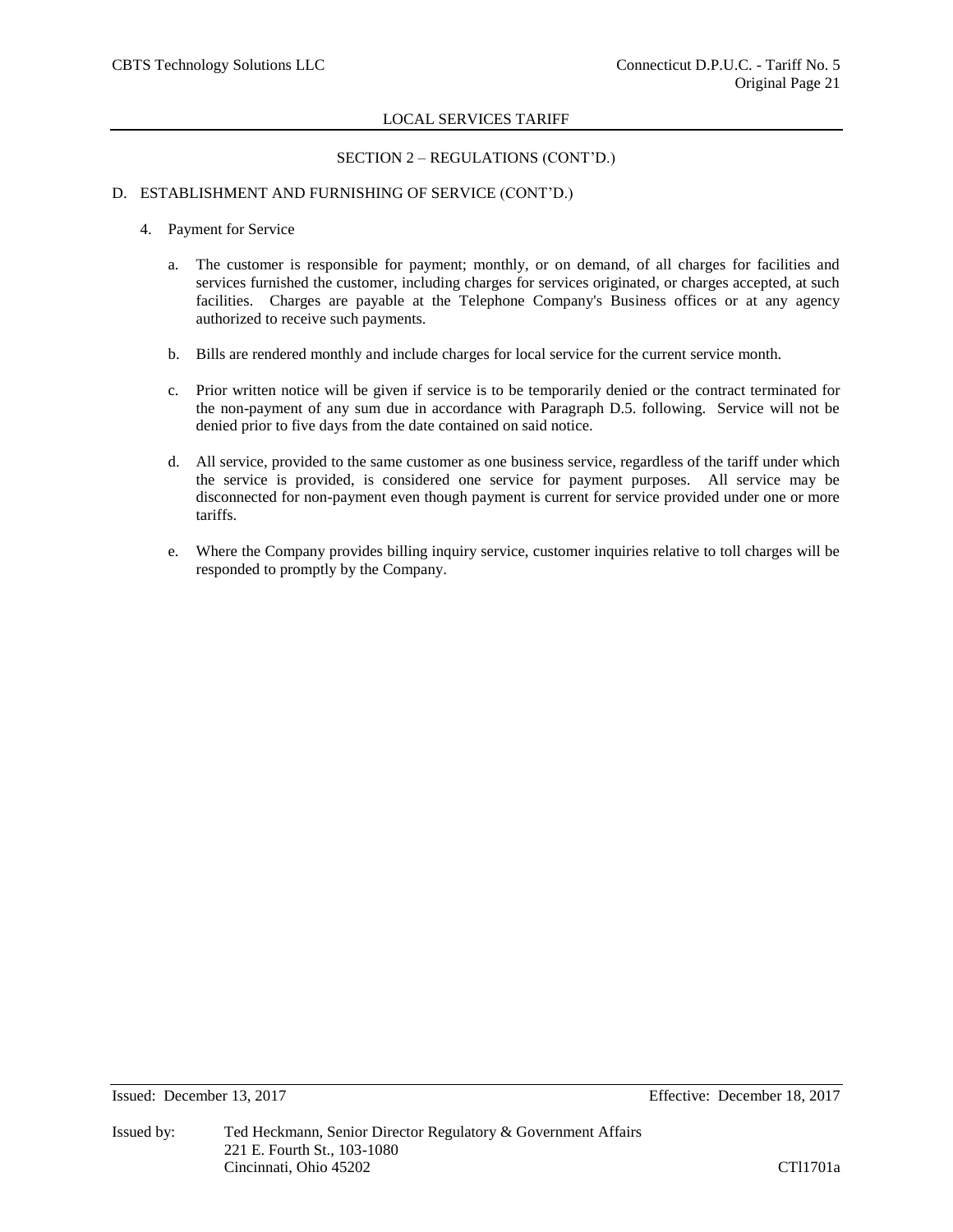## SECTION 2 – REGULATIONS (CONT'D.)

## D. ESTABLISHMENT AND FURNISHING OF SERVICE (CONT'D.)

- 4. Payment for Service (Cont'd.)
	- h. A subscriber who orders service or equipment installations, moves, or changes prior to the date of any increase in the one time charge applicable to such work will be subject to the one time charge in effect at the time the subscriber's order was received by the Company, provided the work is completed within the Company's normal installation interval in effect at the time the order was placed. However, if subsequent to the effective date of the increase in the one time charge, the completion of such work is delayed beyond the Company's normal installation interval and the delay is not caused by the Company, the subscriber will then be subject to the one-time charge in effect at the time the work is completed by the Company. Customers will be advised of any increase to the one time charge prior to the work being started.
	- i. Insufficient Fund Checks

Customers will be charged \$30.00 on all checks issued to the Company which are returned due to insufficient funds. At the discretion of the Company, the insufficient funds check charge may be waived under appropriate circumstances (e.g. a bank error).

j. Late Payment Charge

Customers will be charged a late payment penalty in the amount of 1.5% per month on all delinquent amounts owed to the Company.

- 5. Denials or Disconnection and Restoral of Service
	- a. Upon five (5) days written notice, the Company may discontinue service or cancel an application for service without incurring any liability for any of the following reasons:
		- 1. Non-payment of any sum due to the Company for service for more than thirty days beyond the date of rendition of the bill for such service;
		- 2. Violation of any regulation governing the service under this tariff;
		- 3. Violation of any law, rule, or regulation of an government authority having jurisdiction over the service; or
		- 4. The Company is prohibited from furnishing services by order of a court or other government authority having jurisdiction.
		- 5. Customer uses equipment in such a manner as to adversely affect the Company's equipment or service to others.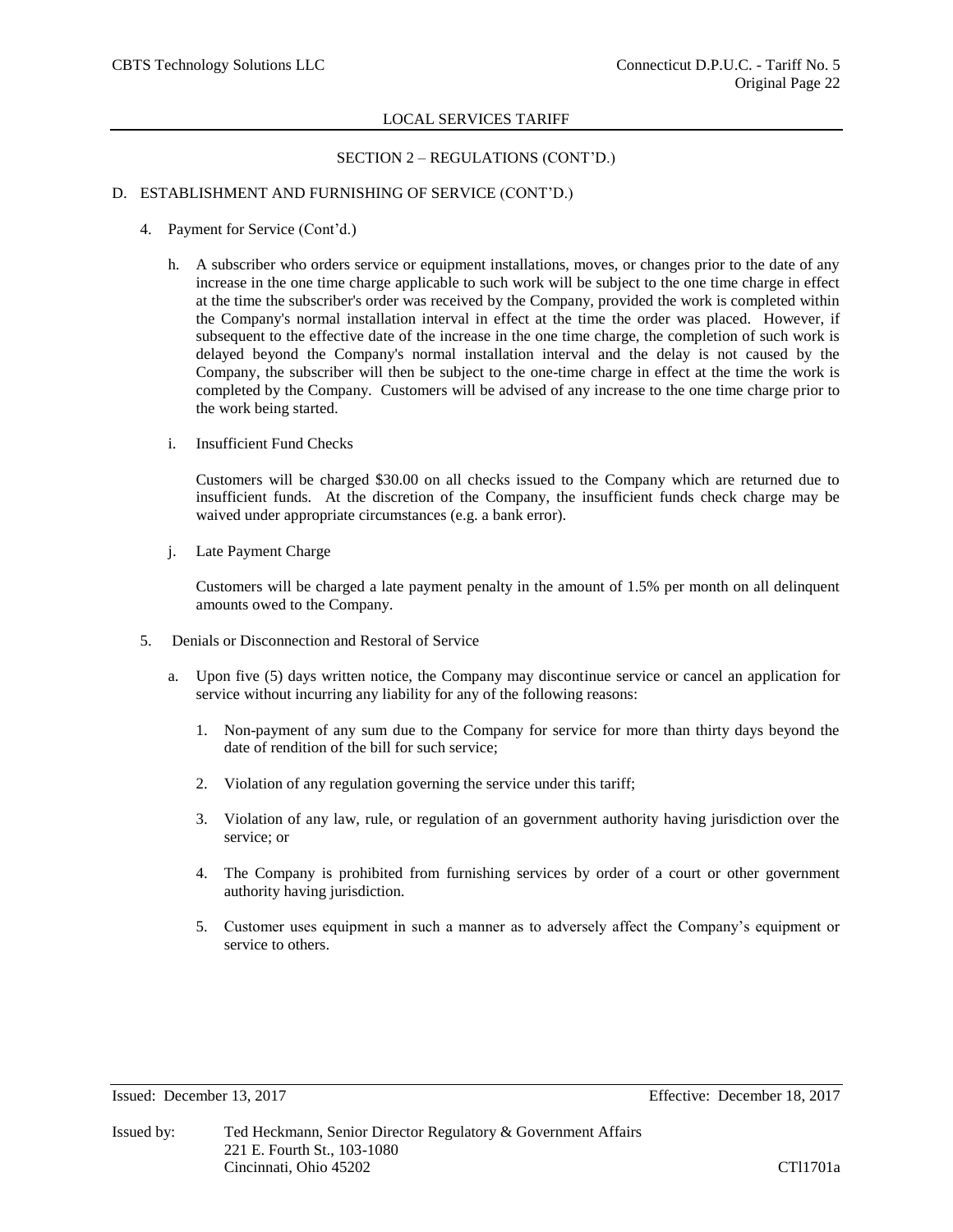# SECTION 2 – REGULATIONS (CONT'D.)

# D. ESTABLISHMENT AND FURNISHING OF SERVICE (CONT'D.)

- 5. Denial or Disconnection and Restoral of Service (Cont'd.)
	- b. The Company reserves the right to discontinue or refuse service because of abuse or fraudulent use of service. Abuse or fraudulent use of service includes the use of service or facilities of the Company to transmit a message or to locate a person or otherwise to give or obtain information without payment of appropriate charges, or violation of any law or regulation pertaining to telecommunications service.
	- c. Service may not be refused, denied or disconnected for any of the following reasons:
		- 1. Delinquency in payment for service by a previous occupant at the premises to be served;
		- 2. Failure to pay any amount which, according to established payment dispute and resolution procedures, is in bona fide dispute;
		- 3. Failure to pay directory advertising charges or any other non-regulated service charges including 900/700 or any "dial-it"-like service charges.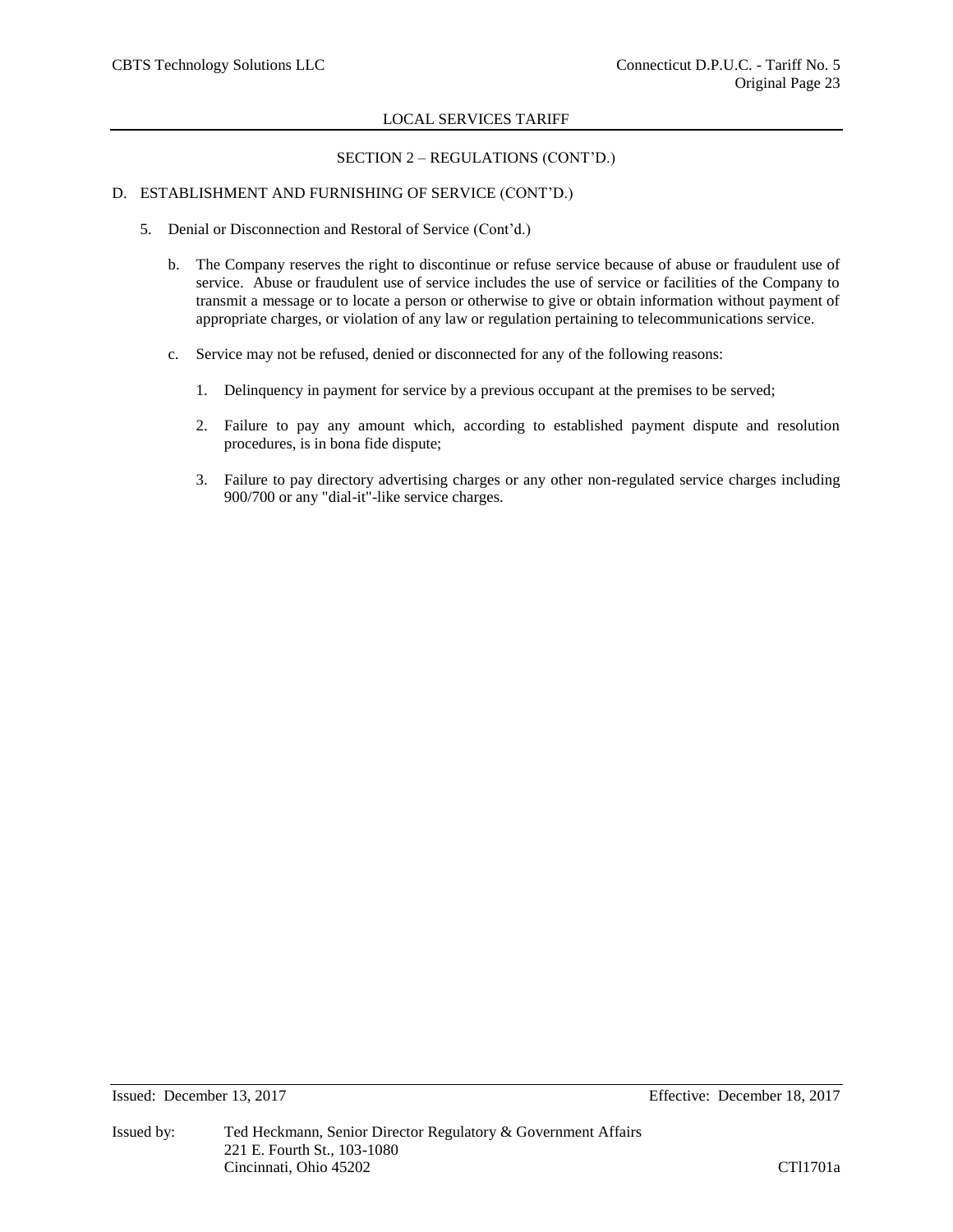## SECTION 2 – REGULATIONS (CONT'D.)

## D. ESTABLISHMENT AND FURNISHING OF SERVICE (CONT'D.)

#### 6. Maintenance and Repairs

The Company undertakes to maintain and repair the equipment and facilities which it furnishes to customers pursuant to its tariffs. The customer is responsible for damages to equipment or facilities of the Company caused by the negligence or willful act of the customer.

The customer may not rearrange, disconnect, remove, or attempt to repair, or permit others to rearrange, disconnect, remove, or attempt to repair any equipment or facilities which the Company maintains or repairs pursuant to its tariffs, without the express consent of the Company.

If trouble develops and the customer has any equipment or facilities which the Company does not maintain or repair, the customer will make appropriate tests to determine whether that equipment or facility is the cause of the trouble before reporting an out-of-service or other trouble condition to the Company.

Customers will be required to pay the maintenance of service charges, for visits made by the Company to the customer's premises, when a service difficulty or trouble report results from equipment or facilities not maintained or repaired by the Company. The customer will be advised, before a visit to his premises, of the possibility of a maintenance of service charge.

Maintenance of Service Charge:

| (1) During Normal Working Hours     | $$265.00$ per visit |
|-------------------------------------|---------------------|
| (2) Outside of Normal Working Hours | $$400.00$ per visit |

Normal Working Hours are defined as Monday to Friday, 7am to 7pm in the time zone of the customer's location of the dispatch. If a visit begins and/or ends outside this period, it is considered Outside of Normal Working Hours. In addition, if a visit begins and/or ends outside this period and falls on one of the holidays listed below it is considered Outside of Normal Working Hours.

Independence Day Labor Day Thanksgiving Day Day after Thanksgiving Presidents' Day Christmas Day

New Year's Day Memorial Day Martin Luther King Jr. Day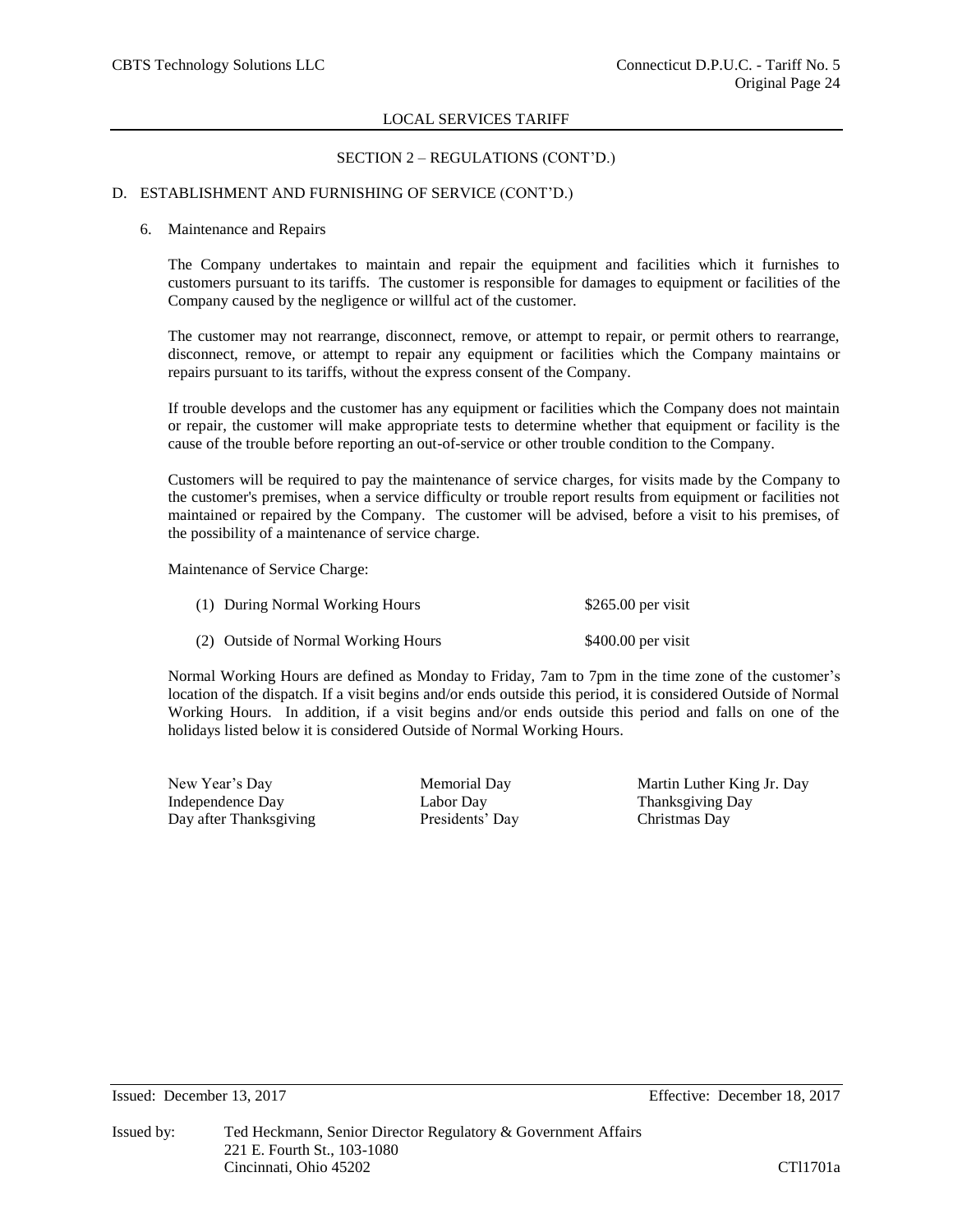## SECTION 2 – REGULATIONS (CONT'D.)

## D. ESTABLISHMENT AND FURNISHING OF SERVICE (CONT'D.)

#### 7. Special Equipment and Arrangements

Special equipment and arrangements requested by customers and not otherwise provided for in this tariff may be furnished where possible, if not detrimental to any of the services furnished by the Company, at charges that are in addition to other applicable charges.

# 8. Overtime

For work performed outside the normal working hours of the Company at the request of the customer, the additional expense incurred by the Company is charged to the customer in addition to other charges which are applicable. In such cases, charges based on the cost of labor, materials, and other costs incurred by or charged to the Company will apply. The customer will be notified in advance if such charges may apply.

## 9. Individual Case Basis (CB) Arrangements

Rates for ICB arrangements will be developed on a case-by-case basis in response to a bona fide request from a customer or prospective customer for service which varies from tariffed arrangements. Rates quoted in response to such requests may be different from the tariffed rates specified for such services. ICB rates will be made available to similarly situated customers.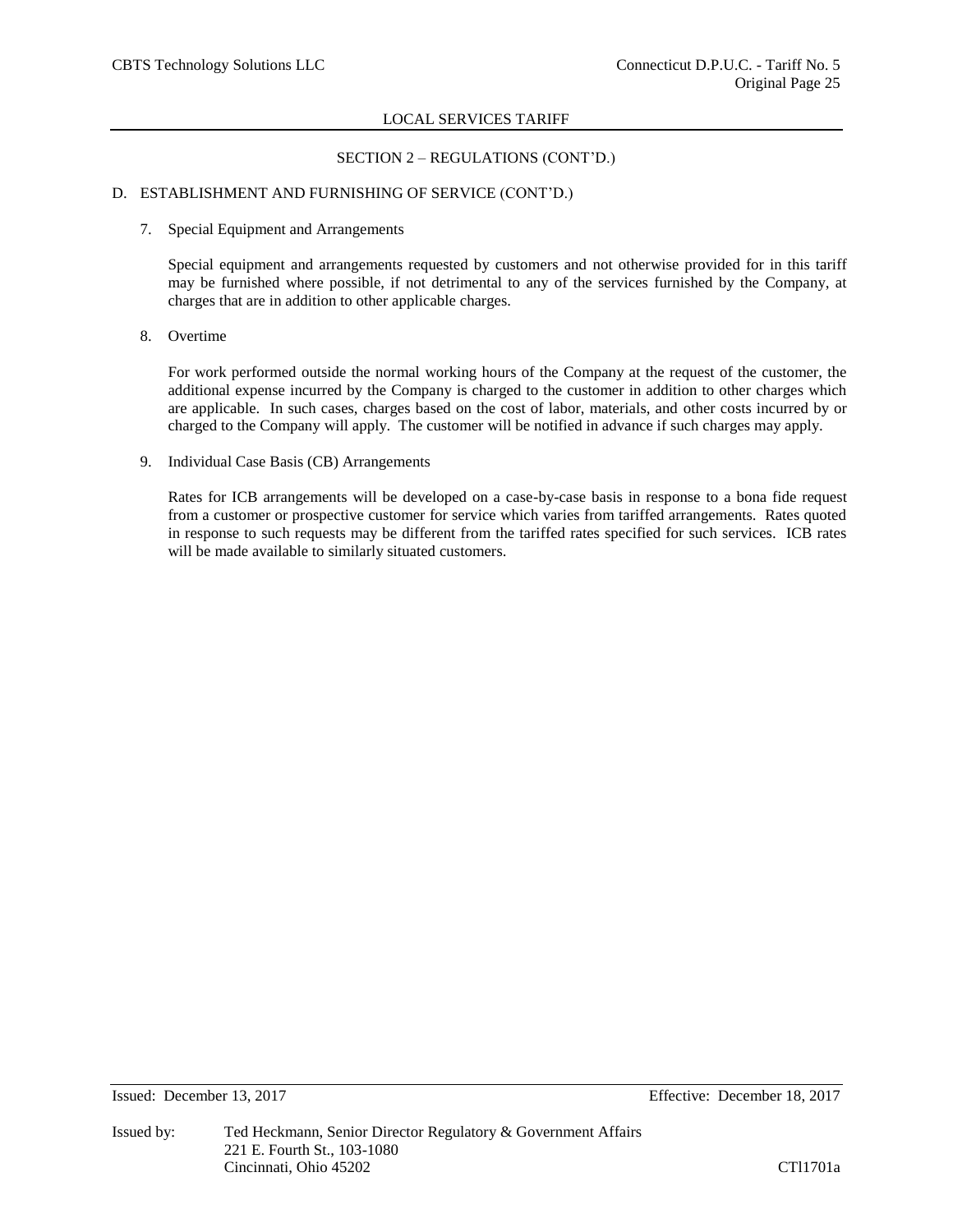## SECTION 2 – REGULATIONS (CONT'D.)

## D. ESTABLISHMENT AND FURNISHING OF SERVICE (CONT'D.)

10. Identity of Customer-Announcement Facilities

Use of Company facilities for public announcement service or non-public announcement service is subject to the following conditions:

- a. For purposes of identification, exchange service customers who transmit recorded announcements over facilities provided by the Company must include in the recorded message the name of the organization or individual responsible for the service and the address at which the service is provided.
- b. Customers transmitting factual announcements such as time, weather, stock market quotations, airline schedules, and similar information are excluded from the preceding conditions.
- c. Failure to comply with the provisions of this tariff will be cause for termination of the service.
- d. The Company will reveal on request, to the extent the information is available from its records, the identity of the individual responsible for service with which announcement facilities have been associated.
- 11. Wire Tap Investigation

When a wire tap investigation is made by the Company at the request of a customer, and no wire tap trouble condition in Company equipment or facilities can be found, the cost incurred for inspection of the facilities and equipment serving the customer will be charged to the customer. The Company will notify the Customer in advance of all applicable charges.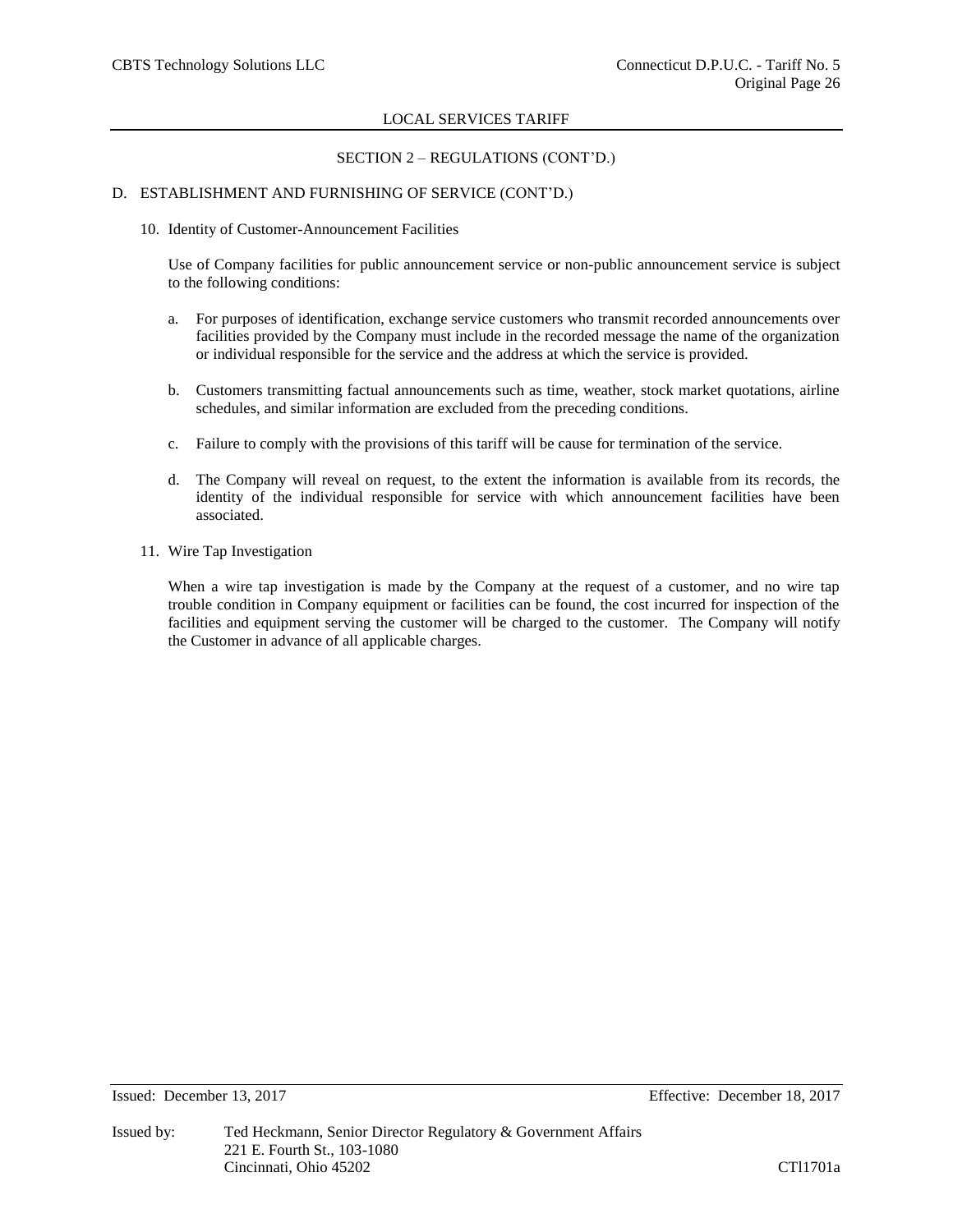# SECTION 2 – REGULATIONS (CONT'D.)

## D. ESTABLISHMENT AND FURNISHING OF SERVICE (CONT'D.)

12. Telecommunications relay Service (TRS)

Enables deaf, hard-of-hearing or speech-impaired persons who use a text telephone or similar device, to communicate freely with the hearing population who do not use a text telephone. A Customer will be able to access the state provider to complete such calls. When applicable, the Company will impose a surcharge to all Customers at a level determined by the Commission.

13. Provisions for Certain State and Local Taxes and Fees

There shall be added to the customer's bill, as a separate item, an amount equal to the customer's proportionate part of any license, occupation, franchise, or other similar tax or fee, now or hereafter agreed to or imposed upon the Company by state or local taxing authorities, whether imposed by ordinance, franchise agreement or otherwise, and whether imposed upon or measured by the gross receipts, net receipts or revenues of the Company. Such amount will be added to the bill of each customer who receives service within the territorial limits of the taxing authority. Where more than one such tax or fee is imposed, each of the amounts applicable to the customer shall be added to the customer's bill as a separately identified item.

### E. DIRECTORIES

1. Ownership and Use

The Company reserves the right to charge for directories issued in replacement of directories defaced or mutilated while in possession of customers.

2. Distribution

The Telephone Company will furnish to its customers without charge, only such directories as it deems necessary for the efficient use of service.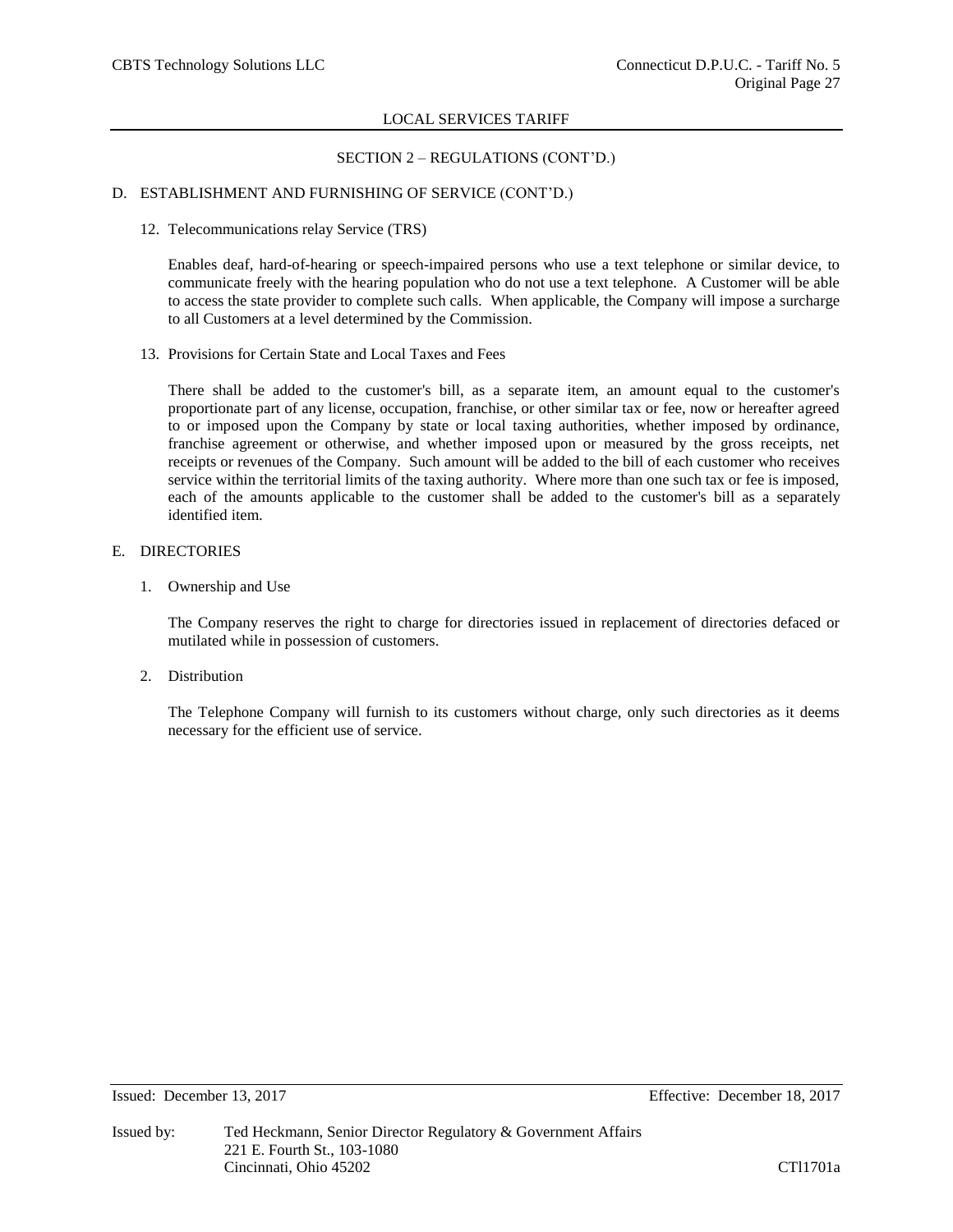## SECTION 2 – REGULATIONS (CONT'D.)

## F. EMERGENCY NUMBER 911 SERVICE

This service is offered solely as an aid in handling assistance calls in connection with fire, police or other emergencies. The Company is not responsible for any losses, claims, demands, suits or any liability whatsoever, whether suffered, made, instituted or asserted by the Customer or by any other party or person for any personal injury to or death of any person or persons, and for any loss, damage or destruction of any property, whether owned by the Customer or others, caused or claimed to have been caused by : (1) mistakes, omissions, interruptions, delays, errors or other defects in the provision of this service, or (2) installation, operation, failure to operate, maintenance, removal, presence, condition, location or use of any equipment and facilities furnishing this service.

The Company is not responsible for any infringement or invasions of the right of privacy of any person or persons, caused or claimed to have been caused, directly or indirectly, by the installation, operation, failure to operate, maintenance, removal, presence, condition, occasion or use of emergency 911 service features and the equipment associated therewith, or by any services furnished by the Company including, but not limited to, the identification of the telephone number, address or name associated with the telephone used by the party or parties accessing emergency 911 service, and which arise out of the negligence or other wrongful act of the Company, the Customer, its Customers, agencies or municipalities, or the employees or agents of any one of them.

## G. 811 SERVICE

811 Service is a three-digit local dialing arrangement that allows local exchange end users to reach a state service center that provides advance excavation notice services. The 811 code was assigned, pursuant to Federal Communications Commission (FCC) Order in CC Docket 92-105, to provide a one call system ("call before you dig" service) for excavators and the general public to notify facilities operators in advance of excavation activities. The Company provides the routing for calls made to 811 to the service center. The Company does not operate the 811 Service center.

811 calls cannot be placed using 1+ calling, 0+ calling, 0-Operator Assisted Calling, or 101XXXX calling.

Certain equipment, such as coin telephones and PBXs, may require special programming to allow 811 calling.

811 Service can only be accessed for calls originating on the Company's network, either from end user customers who directly purchase the Company's service or from customers of other LECs that resell the Company's services.

The Company will make every effort to route 811 calls to the appropriate service center. The Company's only obligation under 811 Service is to attempt to transmit the call to the appropriate service center. However, the Company will not be held responsible for routing mistakes, service interruptions, or other intervening acts that may interfere with telephone service and/or completion of the call.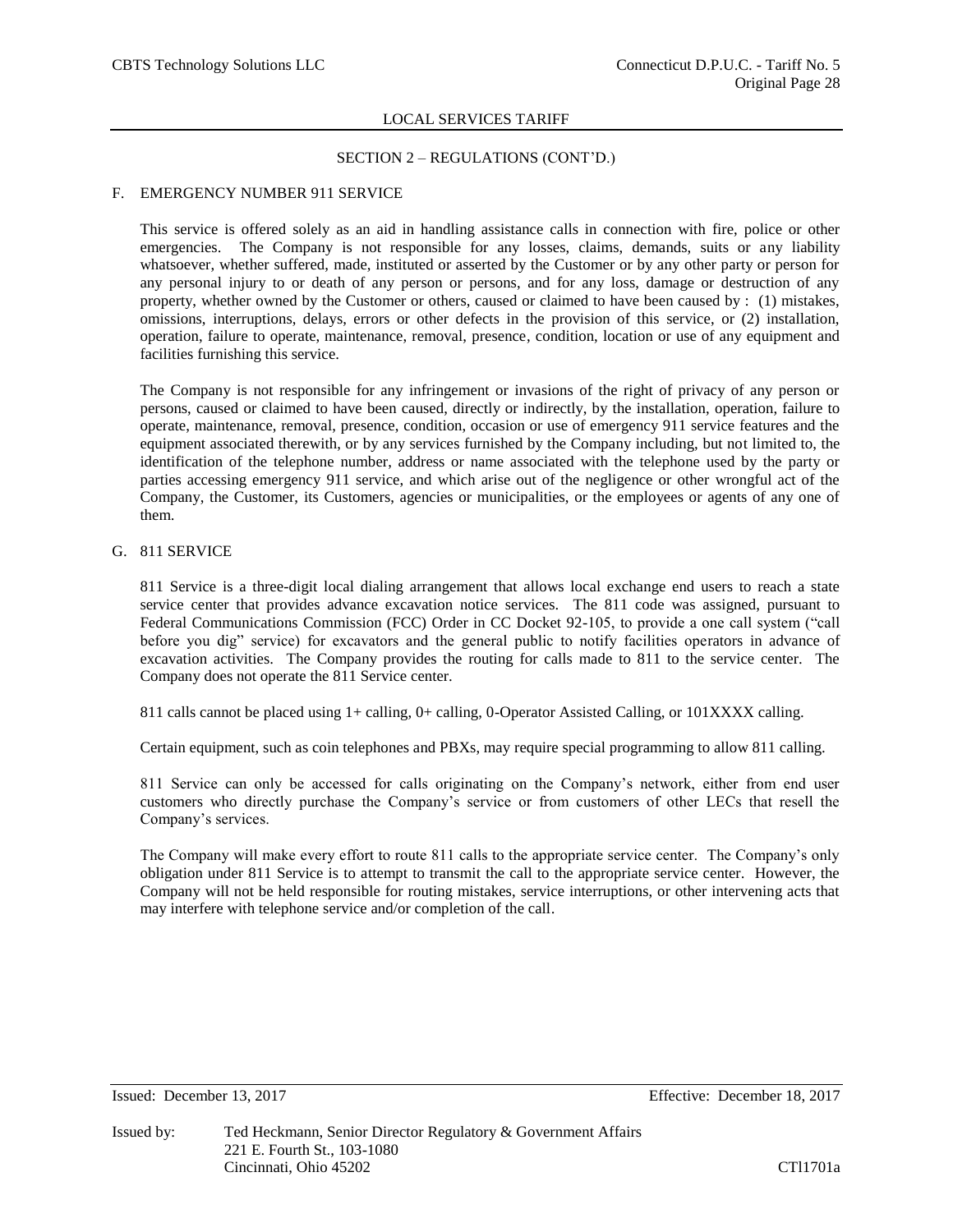## SECTION 2 – REGULATIONS (CONT'D.)

## G. 811 SERVICE (CONT'D.)

The Company is not responsible for redirecting or otherwise handling 911 and other calls misdialed or misrouted as 811 calls. The 811 Service center is responsible for developing an appropriate method for responding to 811 calls placed in error or due to customer confusion.

The Company's provision of 811 Service shall not be interpreted, construed, or regarded, either expressly or implied, as being for the benefit of or creating any Company obligation toward, or any right of action on behalf of, any third person or legal entity including end users of the Company or any other carriers or service providers.

The Company's liability with respect to 811 Service, including damages arising out of mistakes, omissions, interruptions, delays, errors or defects in transmission, or failures or defects in facilities provided by the Company, shall be limited to the terms set forth in Section 2, part B of this tariff.

There is no charge for 811 Service, and 811 calls will not result in local measured service usage charges.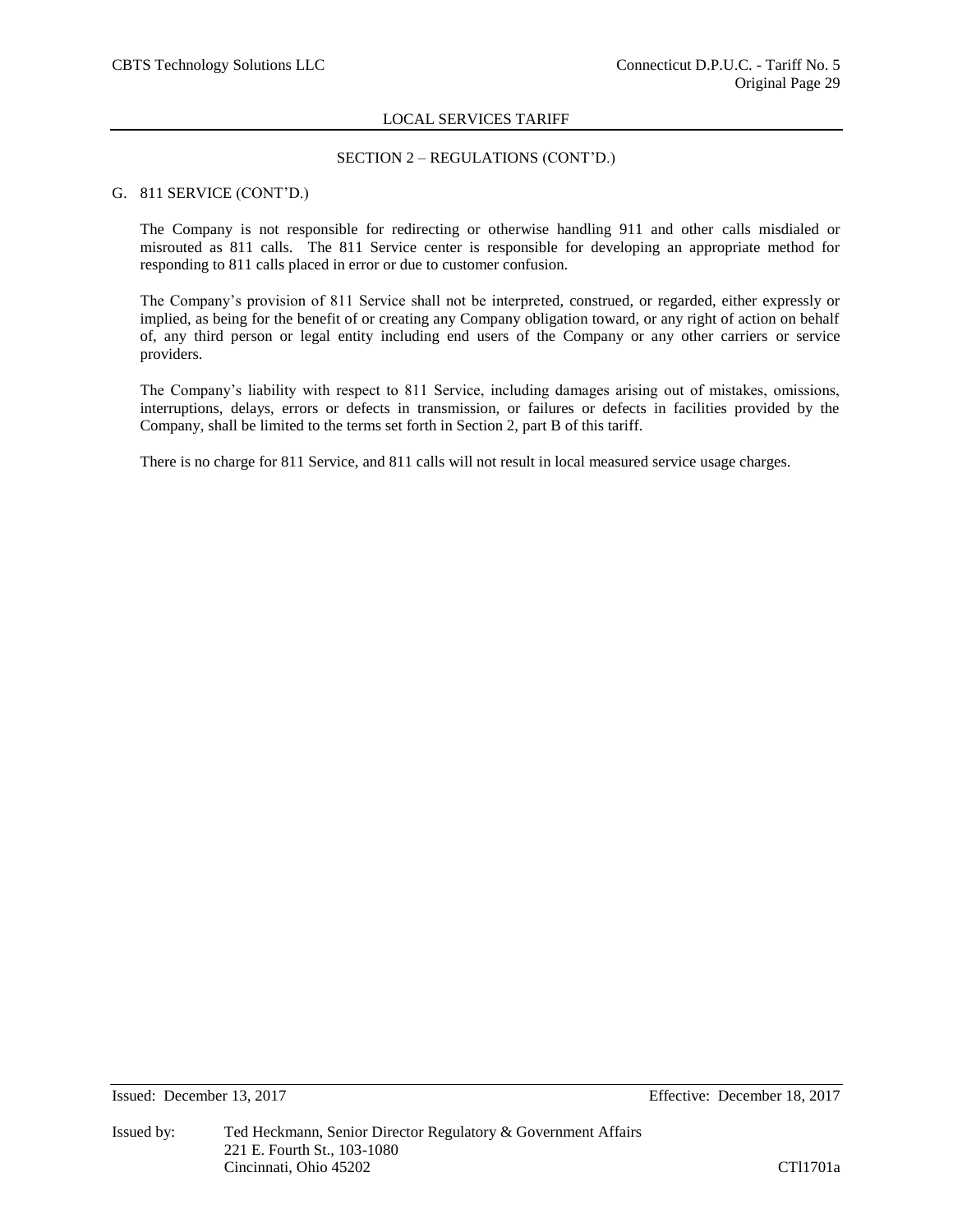## SECTION 3 - DIRECTORY LISTINGS

## A. TERMS AND CONDITIONS

Listings are regularly provided in connection with local exchange service. At the request of the customer, the listing may be omitted from the directory and directory assistance records (Non-Published Service).

The rates and regulations specified in this section apply only to the alphabetical directory. The alphabetical directory is a list of telephone numbers of customers and others arranged alphabetically by surname, business, association, institution, or other nonresidence name.

The alphabetical directory is designed for the purpose of informing calling parties of the telephone number of customers and others listed in it. Accordingly, listings are intended solely for purposes of identification and are limited to information which is essential to such identification.

The Company does not publish a directory of subscriber listings. The Company, however, does arrange for the Subscriber's main billing number to be placed in the directory of the dominant local exchange carrier.

All Directory Listings, regardless of type, must conform to the specifications for the directories. The Company reserves the right to modify the listings to accommodate the space limitations in the directory. Not all listing types are available in all directories.

The Company may refuse a listing which does not constitute a legally authorized or adopted name, or any listing which in its opinion is likely to mislead or to deceive calling parties as to the identity of the listed party, or is intended for advertising purposes or is more elaborate than is reasonably necessary to identify the listed party. The listing of a service, commodity or trade name is not permitted except when such service, commodity or trade name is a part of the name under which the listed party conducts his or her business. The Company may, upon notifying the Customer, discontinue any listing found to be in violation of the foregoing regulations.

A descriptive term characterizing the listed party's business or purpose in a general way may be furnished (in abbreviated form) as a part of the listing, when desired and available. When the character of the listed party's business or purpose is apparent from the name under which it is conducted, a further designation is unnecessary and is not furnished.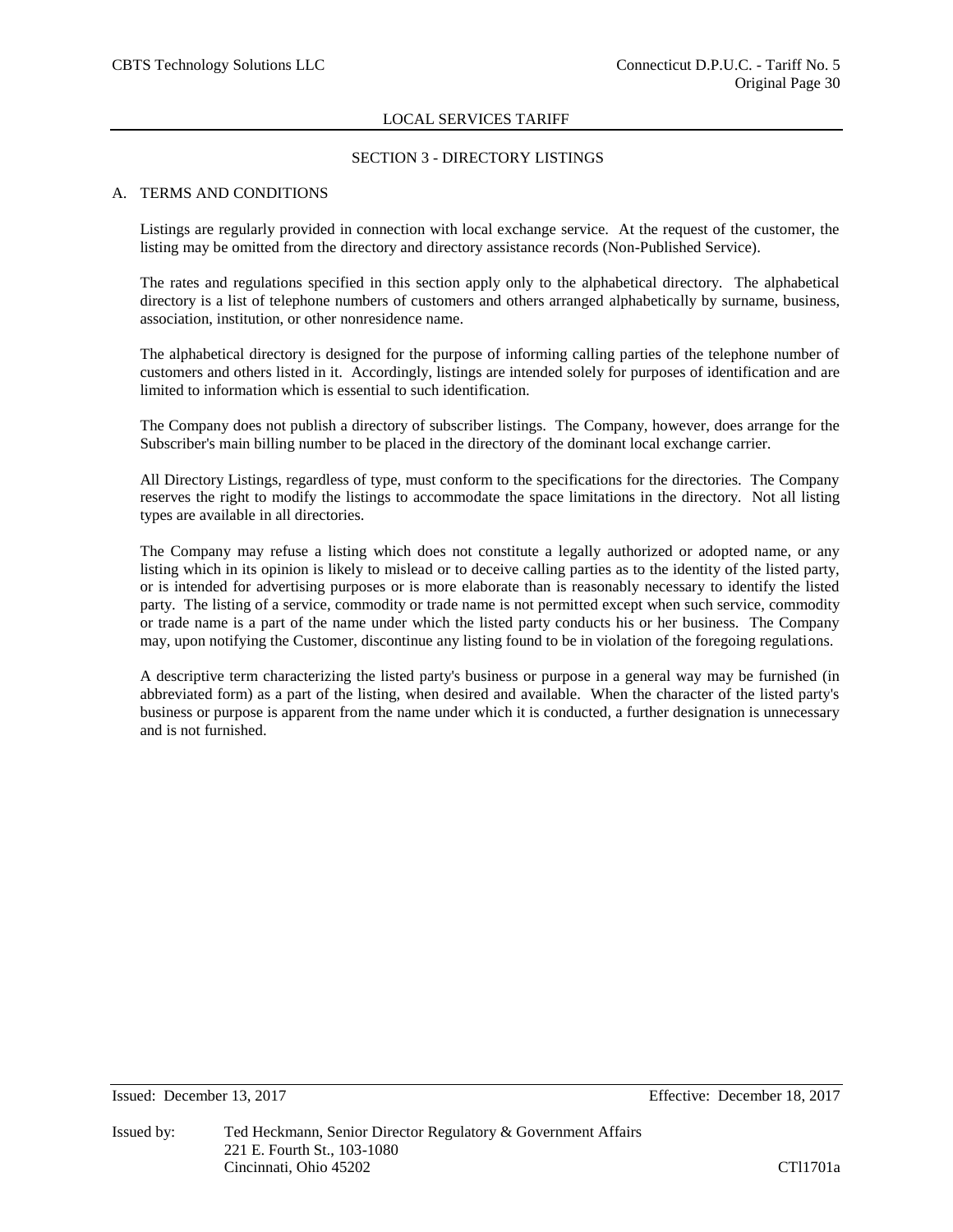## SECTION 3 - DIRECTORY LISTINGS (CONT'D.)

## A. TERMS AND CONDITIONS (CONT'D.)

Abbreviations may be used to limit the length of any listing when in the opinion of the Company, the clearness of the listing and the identification of the listed party is not impaired by use of abbreviations.

Special arrangement of names is not permitted.

Non-Published Service customers forfeit non-address, non-list, or non-published service privacy when calling the Universal Emergency Number Service (911). The telephone number and address of the station from which the emergency call originates are passed to the Public Safety Answering Point along with the call in order for emergency units to respond to the call.

Incoming calls to Non-Published Service customers will be completed by the Company only when the calling party places the call by number. The Company will adhere to this practice regardless of any claim of emergency the calling party may present.

The acceptance by the Company of the customer's request for Non-Published Service does not create any relationship or obligation, direct or indirect, to any person other than the Customer.

The Company makes every effort to safeguard the address and numbers of Non-Published Service customers. However, in the absence of gross negligence or willful misconduct, no liability will attach to the Company for damages arising from inadvertently publishing the address or telephone number of a Non-Published Service customer in the directory; or disclosing the number or address to any person. The customer indemnifies and saves the Company harmless against any and all claims for damages caused or claimed to have been caused, directly or indirectly, by the publication of the number of a Non-Published Service customer in the directory or otherwise disclosed, the Company's liability is limited to and satisfied by a refund of any monthly charges made by the Company.

Providing the name, address and/or telephone number of a Non-Published Service customer to the customer's primary interexchange carrier for billing purposes only, does not constitute publication or disclosure of the customer's name, number and/or address under this tariff.

Interexchange carriers may not release the name, address, and/or telephone number of any Non-Published Service customer, except as follows:

- a. Use of name and address for the rendering the interexchange carrier's bill to the customer.
- b. Release of the telephone number only for purposes of detail billing.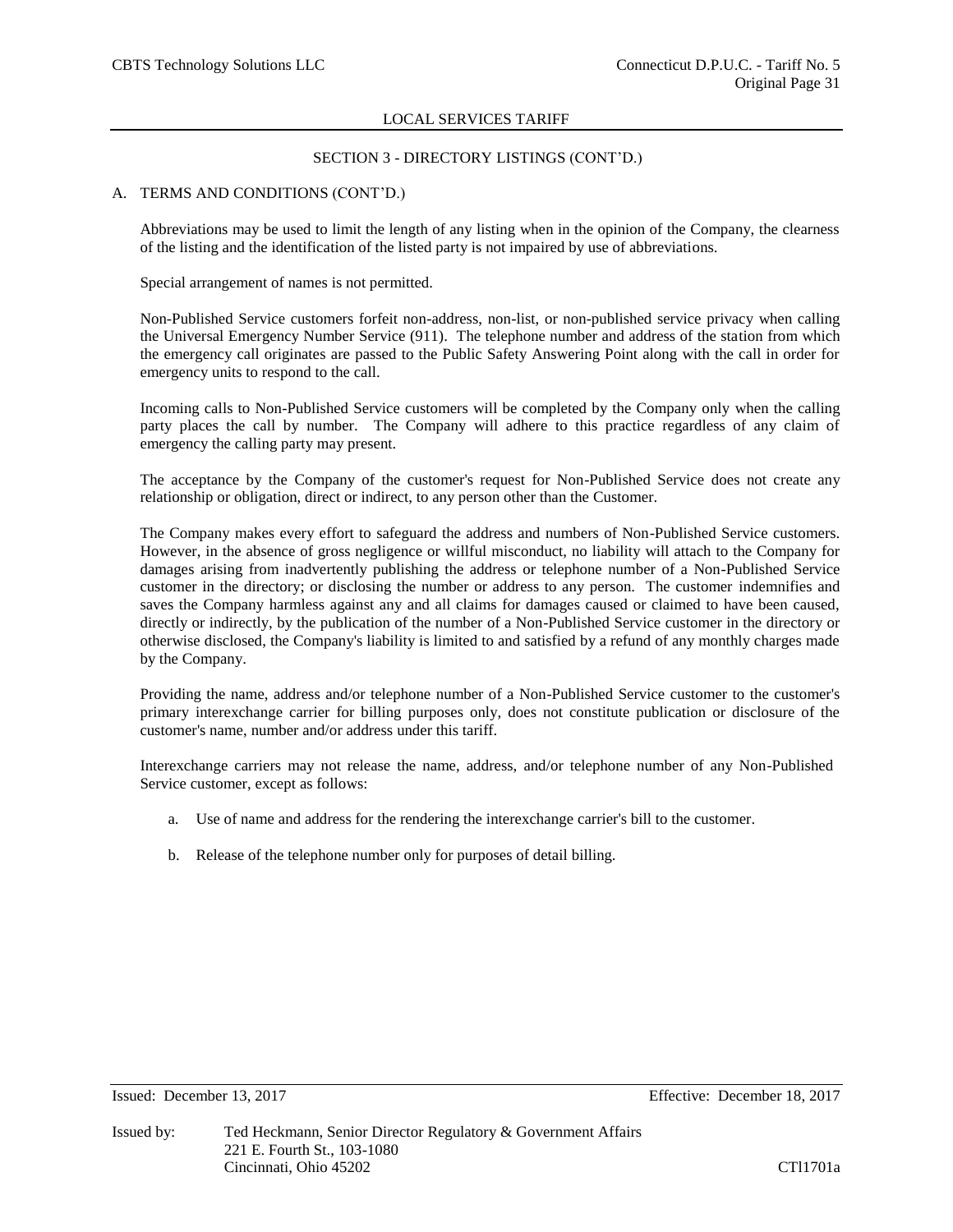## SECTION 3 - DIRECTORY LISTINGS (CONT'D.)

## A. TERMS AND CONDITIONS (CONT'D.)

#### 1. Definitions

a. Primary Listing

A primary listing is the listing furnished as a part of the local exchange service. It includes the name of the customer; a business, purpose, or other nonresidence designation when required; the address; and the telephone number.

b. Additional Listings

To be eligible for any type of additional listing, a customer must pay the appropriate monthly rate, if any, for a primary listing or its equivalent. Additional listings are listings which are similar to primary listings and furnished in addition to primary listings at the request of the customer.

c. Alternate Listings

Alternate listings are supplementary listings which usually follow a primary or regular additional listing and refer a calling party to other telephone numbers under certain conditions. The alternate telephone numbers may be those of other customers, subject to their consent.

d. Non-Published Service

Non-published listings are not printed in directories nor available from directory assistance. A nonpublished telephone service will be furnished, at the Customer's request providing for the omission or deletion of the Customer's telephone listing from the telephone directory and, in addition, the Customer's telephone listing will be omitted or deleted from the directory assistance records. Per Line Blocking Number Privacy will be provided when requested by the customer, to all non-published service customers at no extra monthly charge.

e. Foreign Listings

Where available, a listing in a phone directory which is not in the Customer's immediate calling area. The Customer will be charged the rates specified in the tariff published by the specific exchange carrier providing the Foreign Listing.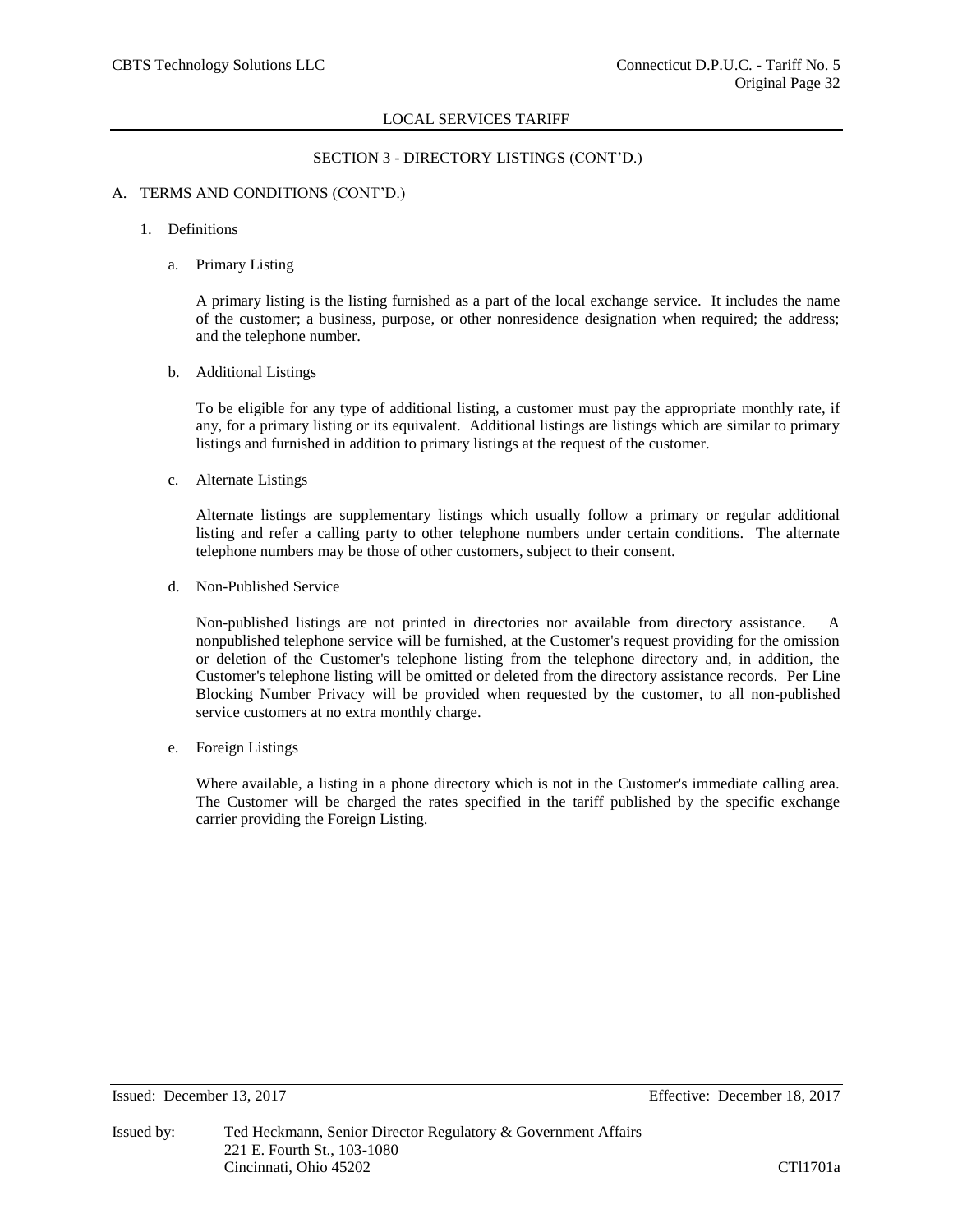## SECTION 3 - DIRECTORY LISTINGS (CONT'D.)

## B. RATES AND CHARGES

#### Nonrecurring Charges:

|                           | Per Listing or<br>Per number charges |
|---------------------------|--------------------------------------|
| <b>Additional Listing</b> | \$20.00                              |
| <b>Alternate Listings</b> | \$20.00                              |
| Non-Published Number      | \$20.00                              |
| <b>Foreign Listings</b>   | \$20.00                              |
|                           |                                      |

Non-Recurring charges will be applied when service is established and when there are subsequent changes to the listing.

## Recurring Charges:

| <b>Additional Listing</b> | \$4.50 |
|---------------------------|--------|
| Alternate Listings        | \$4.50 |
| Non-Published Number      | \$2.00 |
| Foreign Listings          | \$4.50 |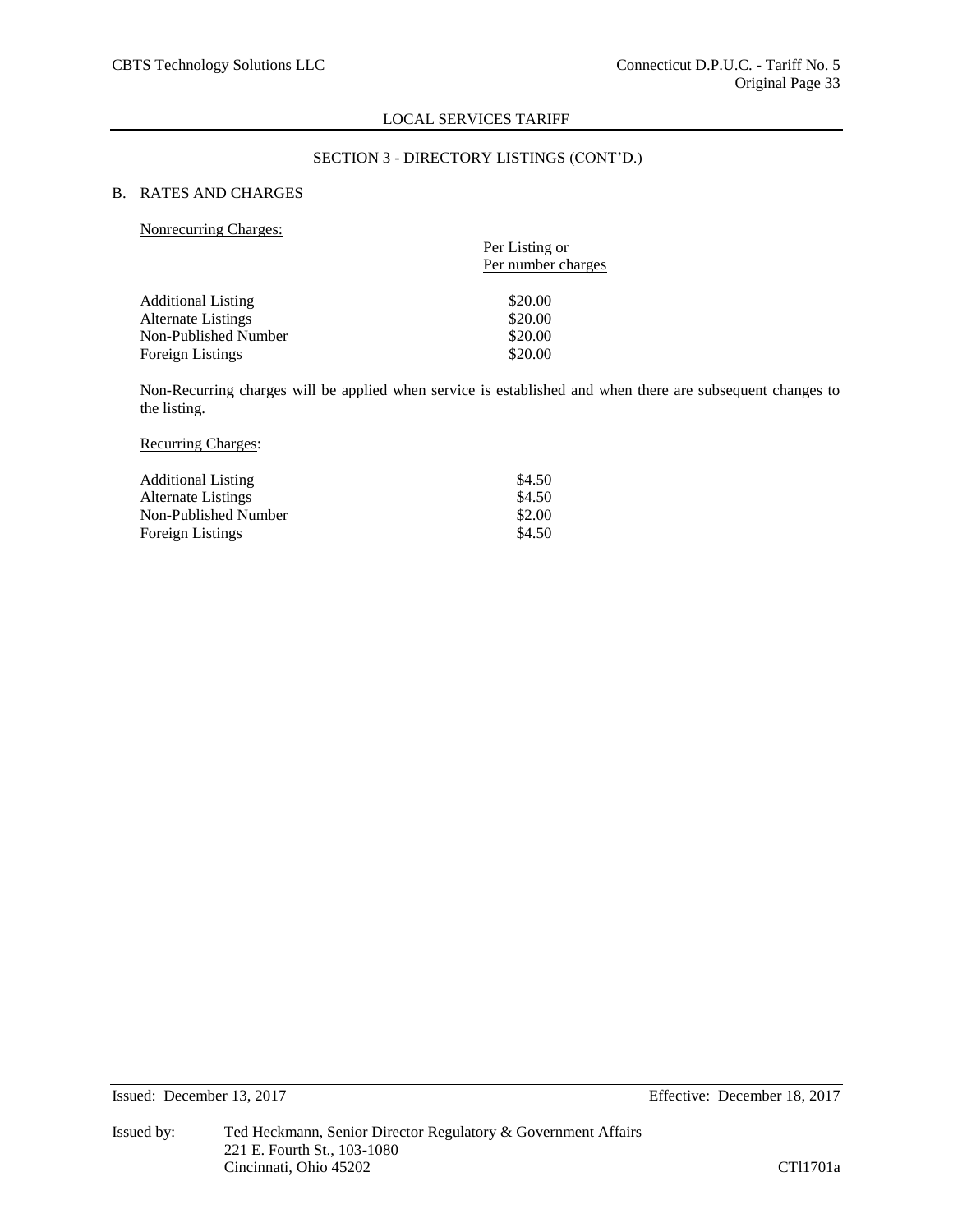# SECTION 4 – DIRECTORY ASSISTANCE

### A. TERMS AND CONDITIONS

A Customer may obtain directory assistance in determining telephone numbers within its local calling area by calling the directory assistance operator. The directory assistance charges applies to each call regardless of whether or not the directory assistance operator is able to furnish the requested information.

## B. RATES AND CHARGES

Each call to directory assistance will be charged as follows:

\$1.99

The Customer may make one request on each directory assistance call.

A credit will be given for calls to directory assistance as follows:

- The customer experiences poor transmission or is cut-off during the call; or
- The customer is given an incorrect telephone number.

To obtain such a credit, the customer must notify the Company.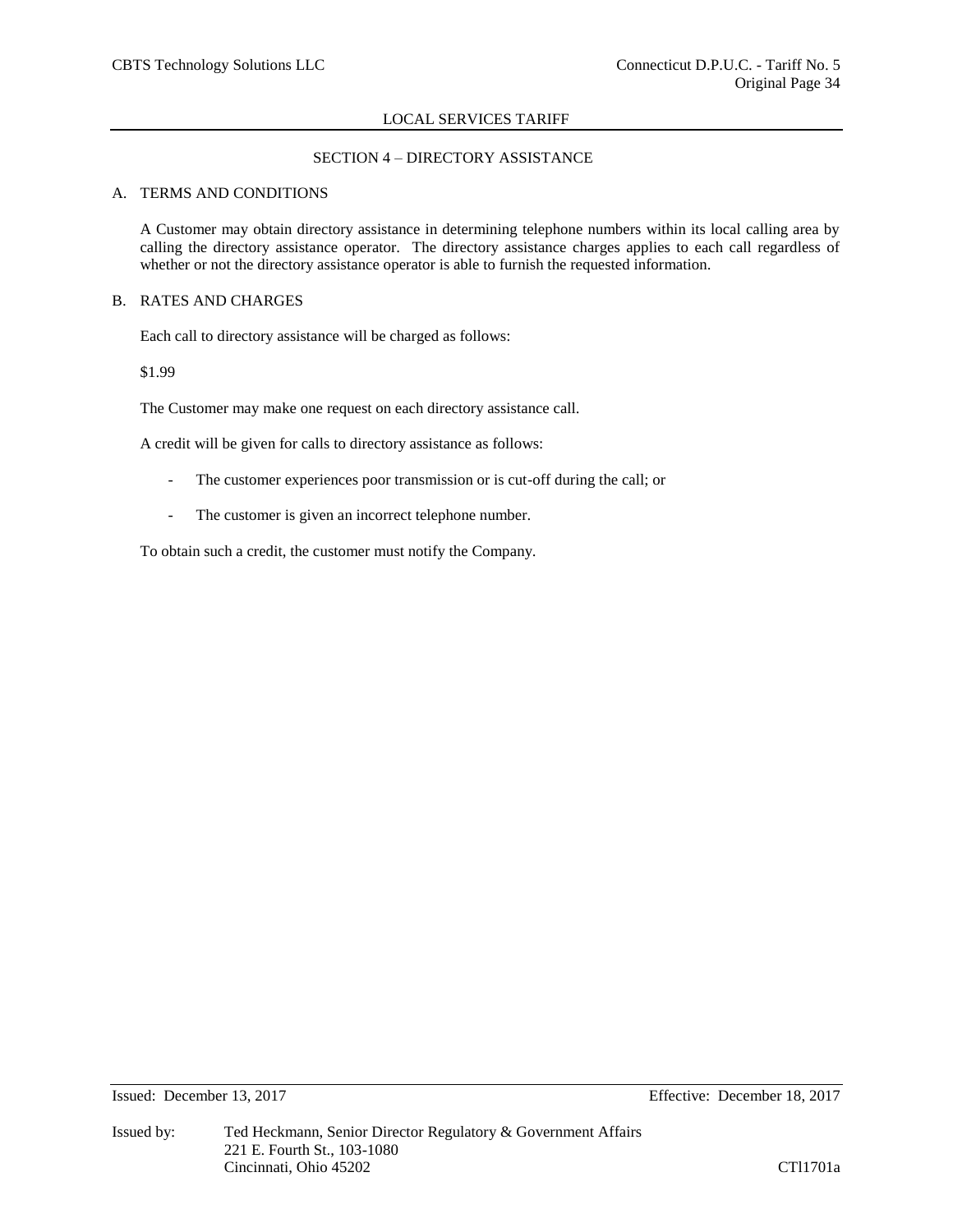## SECTION 5 - OPERATOR ASSISTANCE

## A. SERVICE DESCRIPTIONS

- 1. General Assistance: The Customer has the option to request general information from the operator, such as dialing instructions, county or city codes, area code information and Customer Service 800 telephone numbers, but does not request the operator to complete the call.
- 2. Busy Line Verification and Interrupt Service, provides the Customer with the following options:
	- a. Busy Line Verification: Upon request of the calling patty, the Company will determine if the line is clear or in use and report to the calling party.
	- b. Busy Line Verification with interrupt: The operator will interrupt the call on the called line only if the calling party indicates an emergency and requests interruption.

## B. RATES AND CHARGES

1. The following charges will be applied on a per call basis:

General Assistance \$ 1.00

- 2. Rates for busy line verification and interrupt services, as specified below, will apply under the following circumstances, per request:
	- a. The operator verifies that the line is busy with a call in progress.
	- b. The operator verifies that the line is available for incoming calls.
	- c. The operator verifies that the called number is busy with a call in progress and the customer requests interruption. The operator will then interrupt the call, advising the called party the name of the calling party. One charge will apply for both verification and interruption.

| <b>Busy Line Verification</b> | \$3.00 |
|-------------------------------|--------|
| <b>Busy Line Interrupt</b>    | \$5.00 |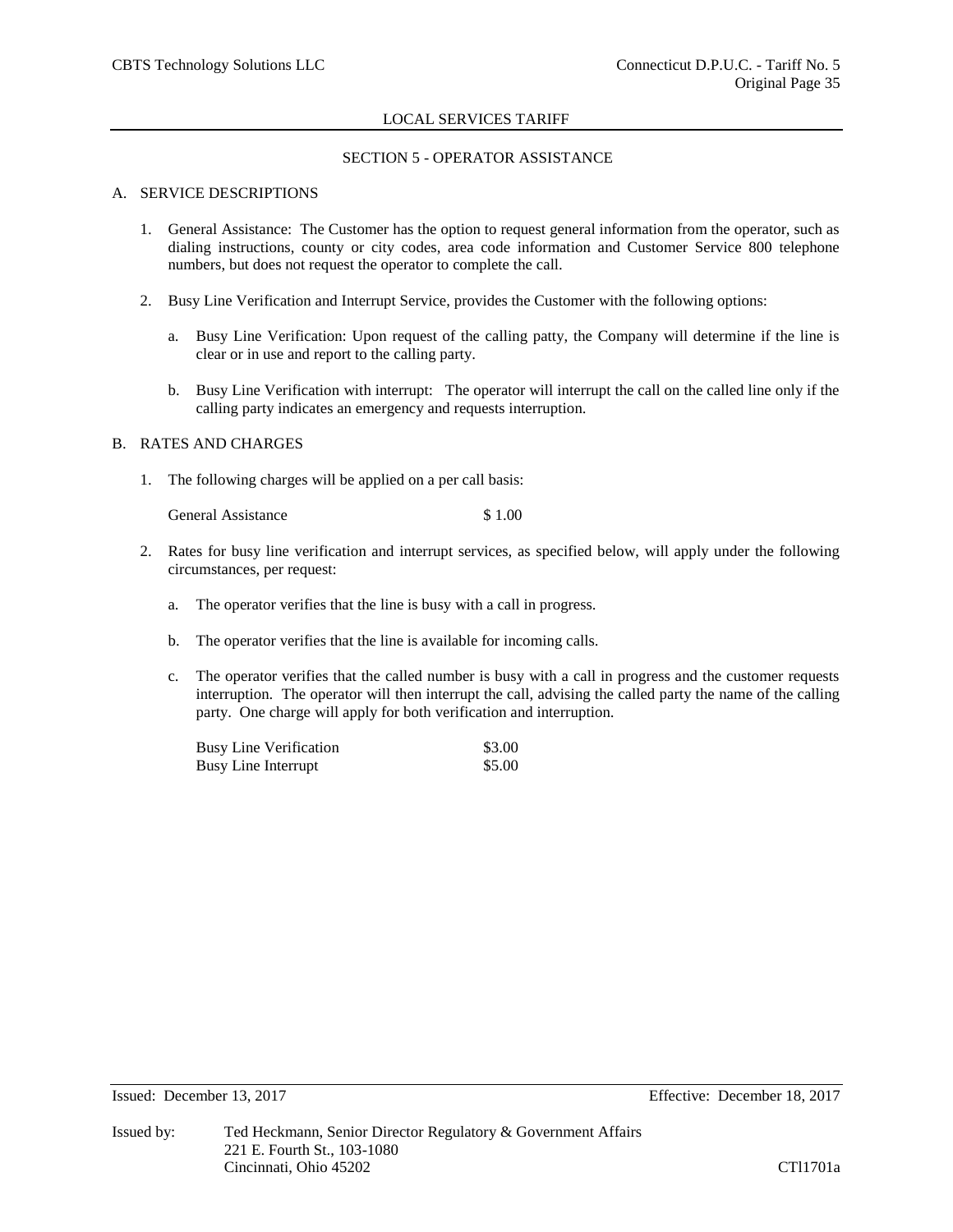## SECTION 6 – BUSINESS EXCHANGE SERVICE

## A. BUSINESS ACCESS LINES

1. General

Business Access Lines may be purchased individually.

2. Terms and Conditions

Business Access Lines include the serving central office line equipment and all outside plant facilities including the network interface necessary to connect the serving central office to the customer's premises.

Touch Tone capability is provided at no extra charge on all Business Access Lines.

Business Access Lines provide access to and usage of 911 services where available, access to operator services and directory assistance, and access to telecommunications relays service.

Business Access Lines allow for presubscription to toll services and access to interexchange toll providers.

The local calling area shall be the same as the local calling areas of the facilities-based Carriers with whom a resale agreement exists between such Carrier and CBTS, unless stated otherwise in the tariff.

Local exchange services are only available where facilities permit and may be subject to special construction charges.

3. Rates and Charges

| a. Monthly Charge                     |         |
|---------------------------------------|---------|
| <b>First Lines</b>                    | \$49.75 |
| <b>Additional Lines, All Accounts</b> | \$49.75 |
|                                       |         |

- b. Nonrecurring Charge
	- 1. To establish or move an Business Access Line, per line \$50.00
	- 2. To change telephone number associated with a Business \$12.25 Access Line, per telephone number
	- 3. To change billing arrangements associated with Business \$12.25 Access Lines, per line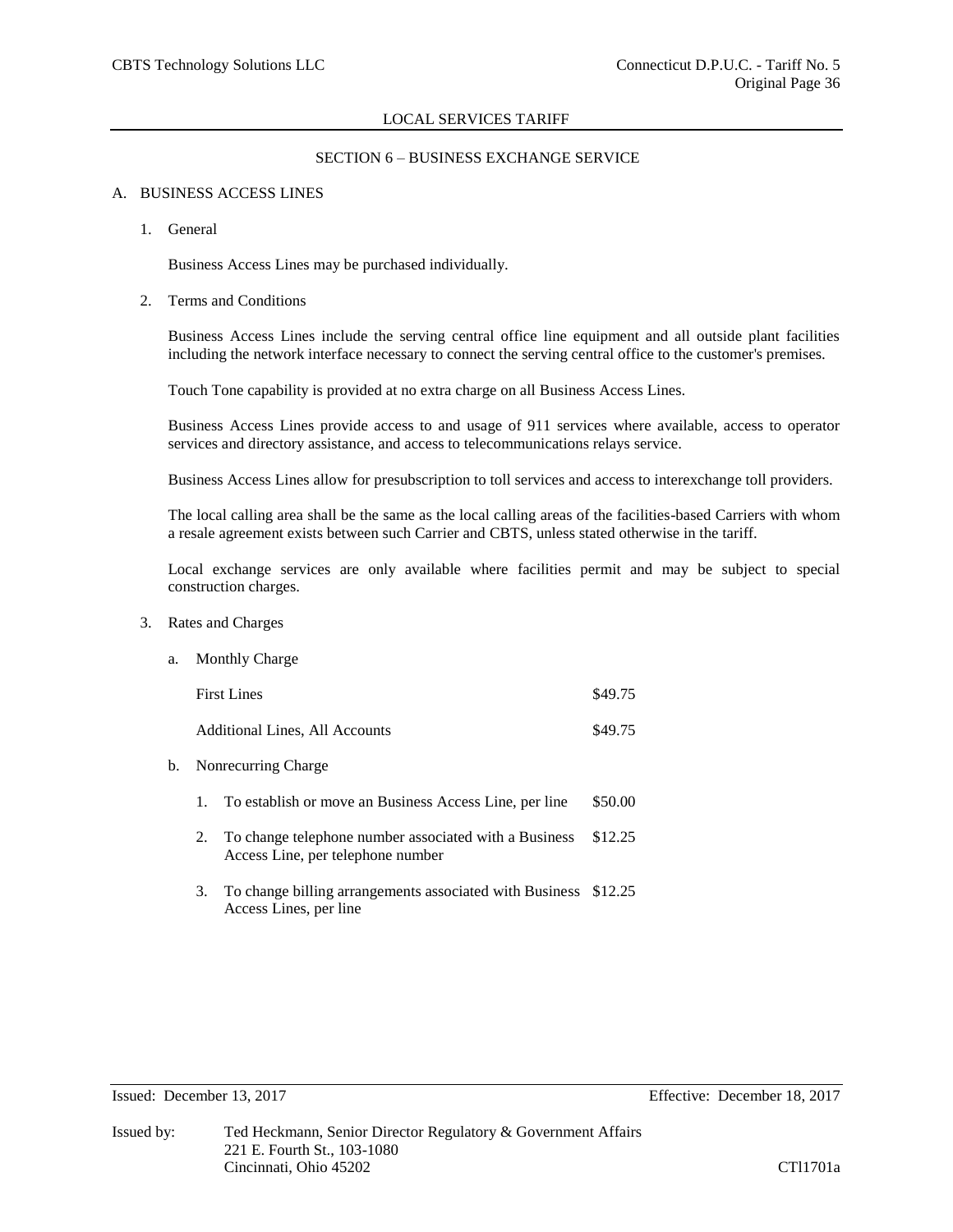## SECTION 6 – BUSINESS EXCHANGE SERVICE (CONT'D.)

## B. BUSINESS LOCAL SERVICE BUNDLE

1. General

Business Local Service Bundles provide a flat rate line, in combination with value added services. Subscriber may select any or all of the features in a bundle, where available. The Customer must specify which features to include in the bundle at the time the order is placed. These bundles provide unlimited use of the optional features selected by the Customer to include in the bundle.

### 2. Regulations

- a. Features associated with an individual Local Service bundle are per line. Features cannot be split between lines.
- b. All charges (such as E-911 Service, taxes and other surcharges) normally associated with a flat rate line will be billed in addition to the Business Local Service Bundle charges.
- c. The nonrecurring charge associated with the Business Bundle applies when a customer installs new service, moves to a new address or changes the telephone number associated with the Business Bundle.
- 3. Service Description

Customers subscribing to the Business Local Service bundle may subscribe to any or all of the following features where available.

- a. Call Waiting allows a customer to control the treatment applied to incoming calls while the customer is off-hook on an existing call. While on an existing call, Call Waiting Deluxe notifies the customer of an incoming call with the call waiting tone.
- b. Calling Name and Number provides for the delivery of the listed name and telephone number associated with the calling party telephone number on incoming calls. This information is provided to the subscriber to Calling Name and Number service so that the information may be displayed on a customer-provided display device attached to the subscriber's line or telephone set.
- c. Voice Mail Support Package provides the combination of the Call Forwarding Busy, Call Forwarding Don't Answer, and Message Waiting Indicator services.
- d. Hunting is the process by which two or more exchange service lines, served from the same central office and furnished to the same customer, are grouped so that incoming calls overflow to the first nonbusy line if the called line is busy. A busy signal is not given unless all the grouped lines are busy.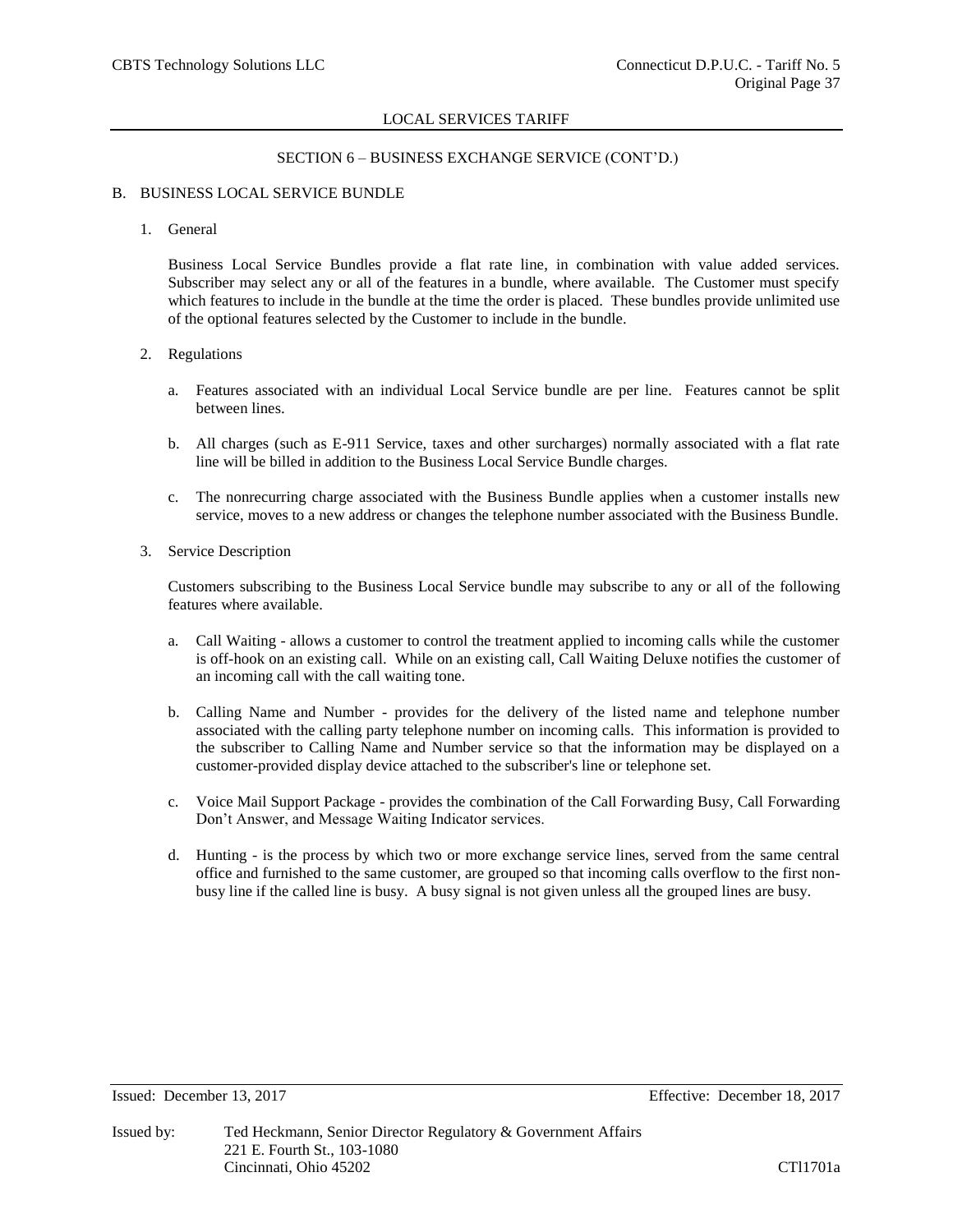# SECTION 6 – BUSINESS EXCHANGE SERVICE (CONT'D.)

# B. BUSINESS LOCAL SERVICE BUNDLE (CONT'D.)

- 4. Rates and Charges
	- a. Monthly Charge

\$69.95

b. Nonrecurring Charge

\$60.00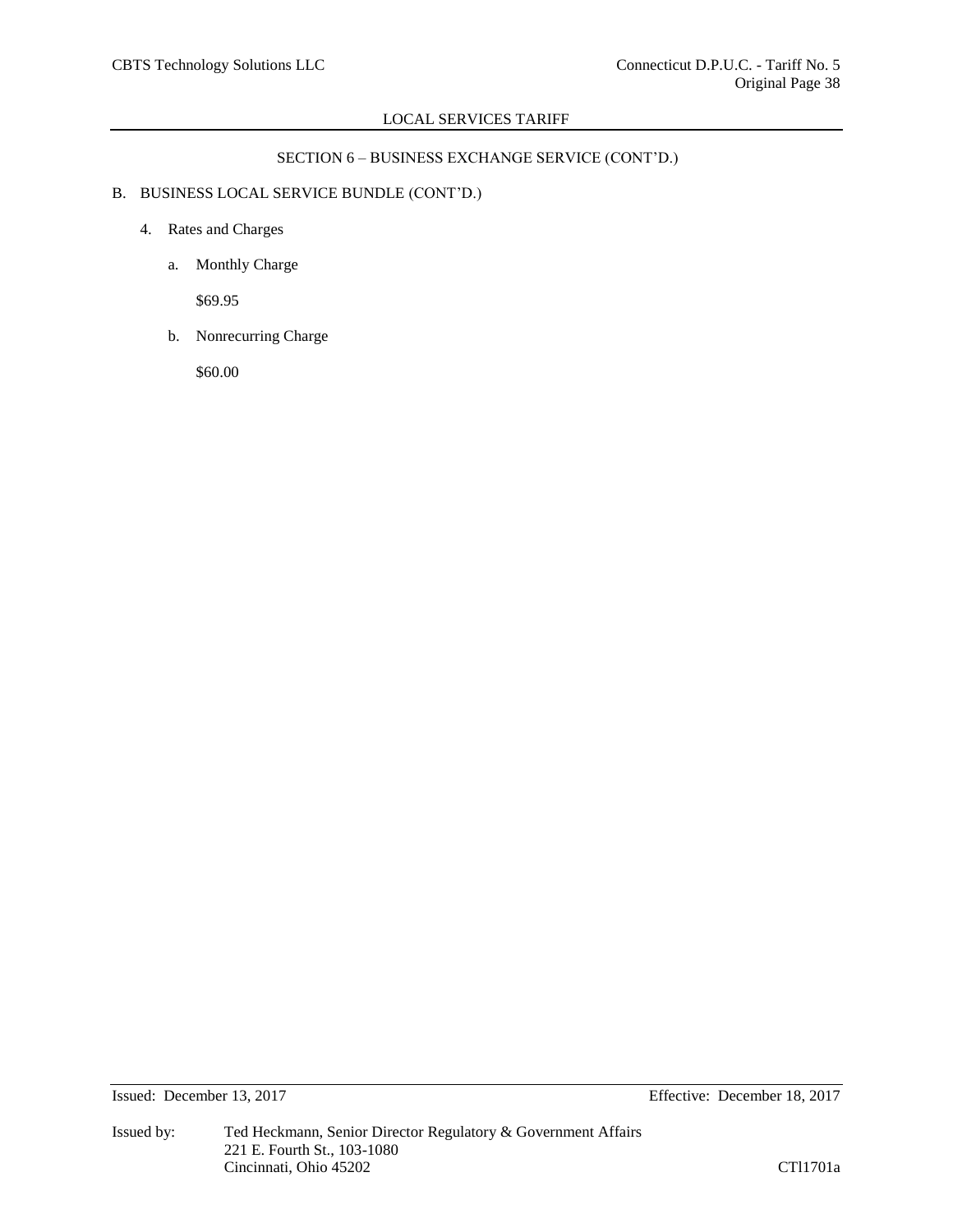## SECTION 7 – PRI SERVICE

## A. TERMS AND CONDITIONS

## 1. Service Description

Primary Rate Interface (PRI) is an ISDN local exchange service that provides a Customer with the ability to transmit and receive multiple voice and data circuit switched calls simultaneously over a single Primary Rate Facility. PRI Service is available from suitably equipped central offices and where suitable loop facilities exist.

PRI Service consists of a Primary Rate Facility and B-Channel Bearer Trunks and D-Channel Bearer Services. The Primary Rate Facility and the ISDN Bearer Trunks are not offered separately. Up to twentythree B-Channels Bearer Trunks and one D-Channel Bearer Service may be provisioned on each access line. In addition, optional features may be purchased as specified in B.5 of this section.

PRI Service will provide transport of customer information over the 23 available B channels in the form of circuit-switched voice or data at speeds up to 64 Kbps. The basic service will include the 1.544 Mbps switched facility and the D-Channel Bearer Service. B-Channels will be ordered in addition to the Primary Rate Facility.

Dedicated B-Channel configuration: Dedicated trunk groups are the standard feature for PRI Service. Dedicated trunk groups must be assigned to handle one specific call type (examples: DID, DOD).

Two Way DID channels provide capability for two way standard service and direct inward dialing service.

D-Channel configuration: Each Basic PRI service will include a dedicated D-Channel for signaling.

All Bearer Trunk Channels use Medium Frequency (MF) or Dual Tone Multi Frequency (DTMF) signaling.

Only flat rate trunk channels are available.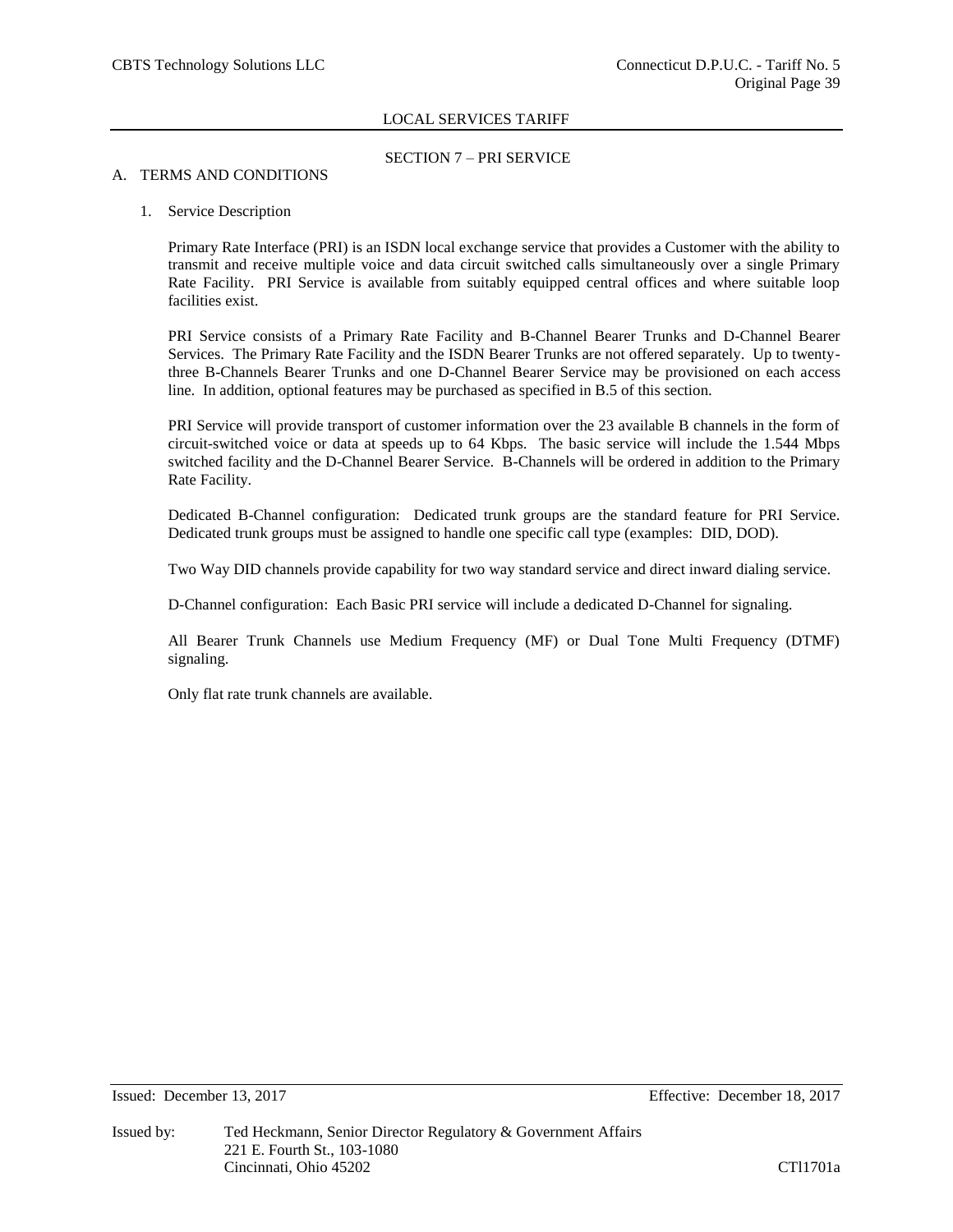## SECTION 7 – PRI SERVICE (CONT'D.)

## A. TERMS AND CONDITIONS (CONT'D.)

- 2. Definitions
	- a. Primary Rate Facility

A Primary Rate Facility is a digital pipe from the Customer's location to the Company central office which transports one or more ISDN Bearer Trunks (b. and c. following). A Primary Rate Facility can carry up to twenty-three 64 Kbps B-Channel Bearer Trunks and one 64 Kbps D-Channel Bearer Service. All selected Bearer Trunks and Services can operate on the Primary Rate Facility simultaneously.

b. B-Channel Bearer Trunks

B-Channel Bearer Trunks define the types of traffic that the Primary Rate Facility will carry. A B-Channel Bearer Trunk is a 64 Kbps information channel used in conjunction with circuit-switched service. These trunks can be configured as 1-Way In, 1-Way Out, or 2-Way.

c. D-Channel Bearer Services

The D-Channel Bearer Service is a 64 Kbps signaling channel used to control associated B Channels. One D-Channel is required for each Primary Rate Facility, and is included in the Primary Rate Facility's monthly rate.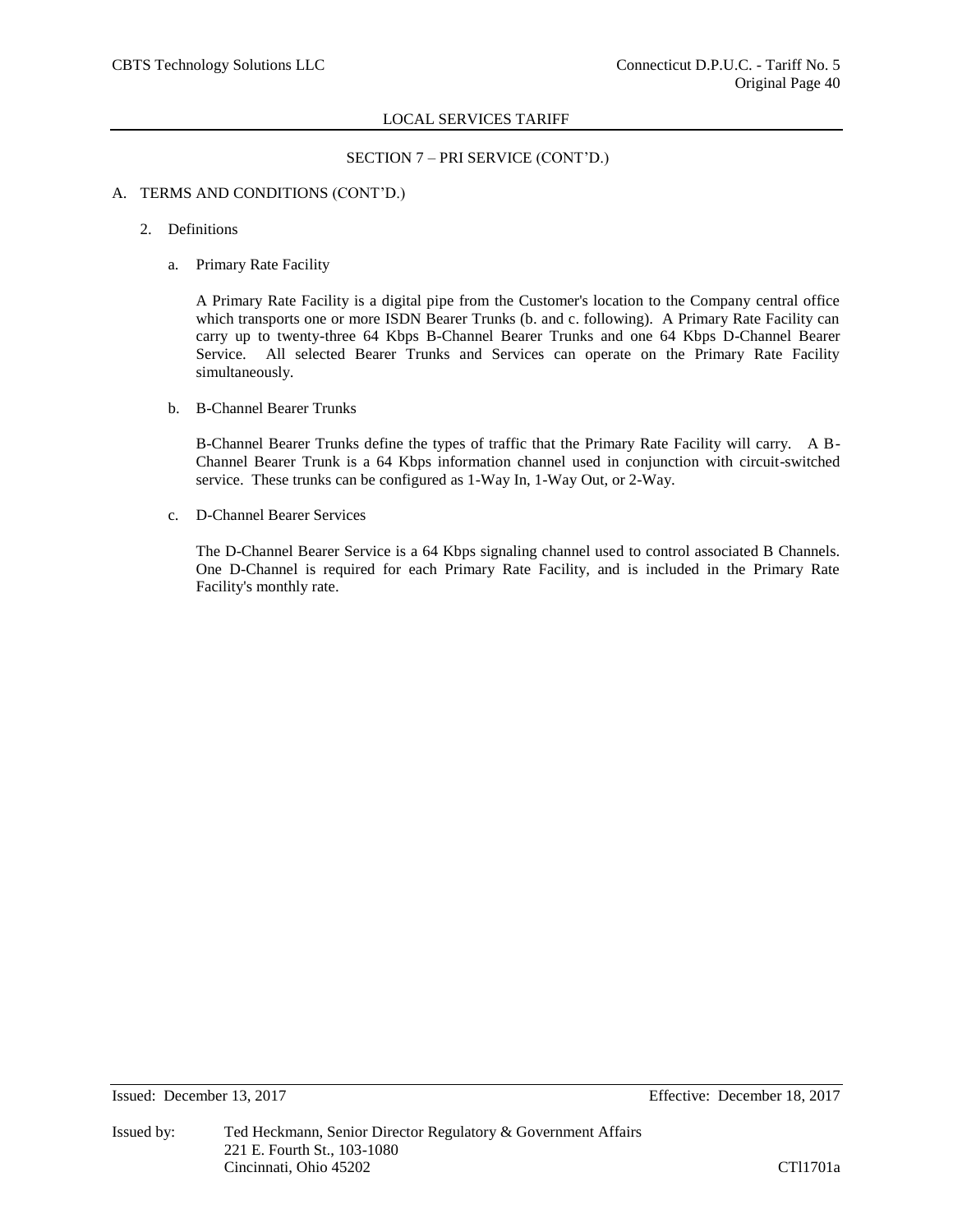## SECTION 7 – PRI SERVICE (CONT'D.)

## A. TERMS AND CONDITIONS (CONT'D.)

#### 3. Regulations

PRI Service is furnished subject to the availability of suitable facilities and is only served from speciallyequipped digital central offices.

Service from some central offices may not provide all of the features and functionality described in this section.

The minimum service period for PRI Service is twelve months.

The Customer must provide customer premises equipment that meets the technical requirements of the serving central office.

The Customer is responsible for providing power to all customer premises equipment (CPE) attached to the Primary Rate Facility.

The Customer must notify the Company when call type maximums and minimums are to be changed for the call-by-call feature. This is in order to maintain the proper provision of directory numbers and call control on the line.

When a customer transfers a call, the customer is responsible for any toll charges associated with the customer originated leg(s) of the call.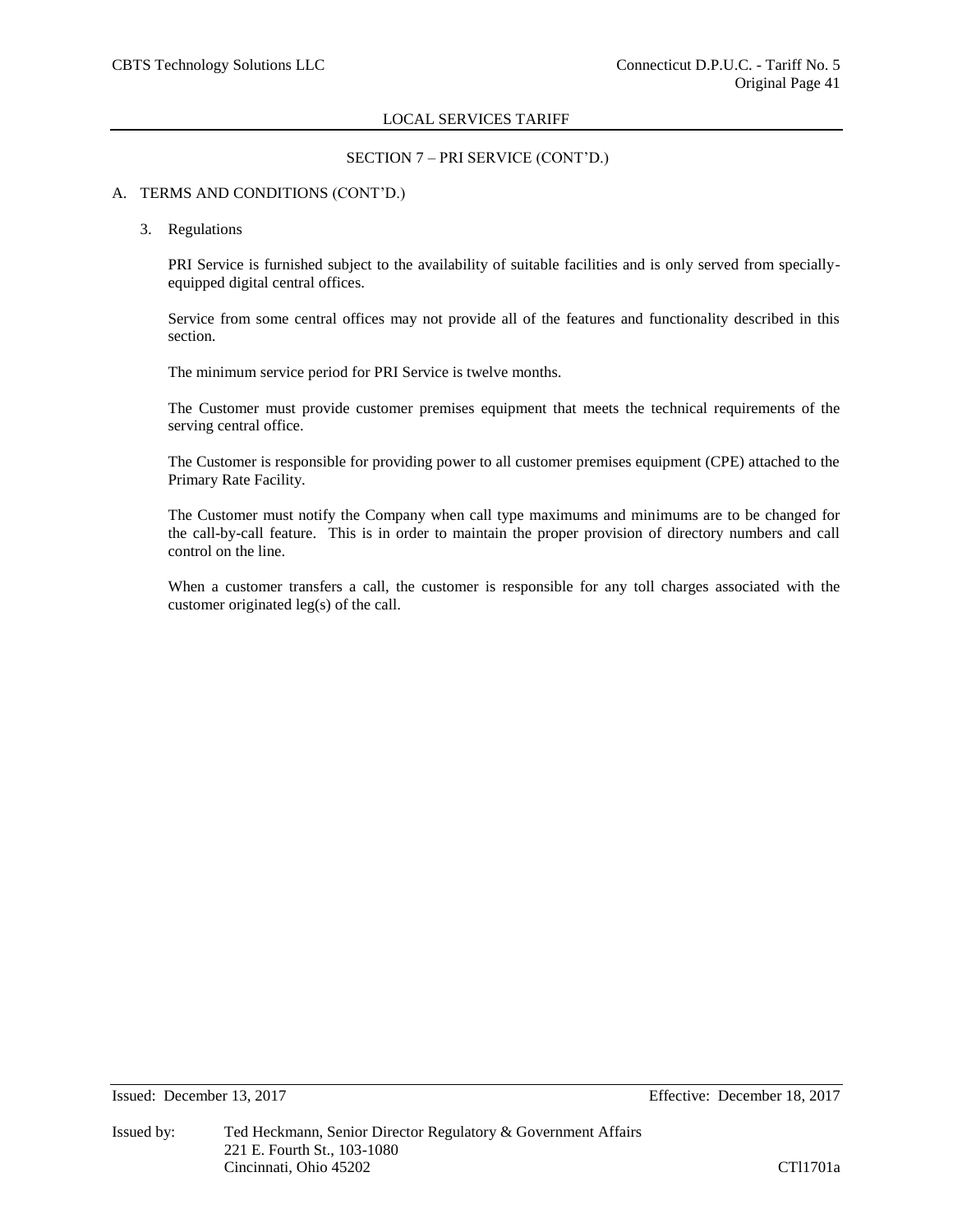## SECTION 7 – PRI SERVICE (CONT'D.)

## A. TERMS AND CONDITIONS (CONT'D.)

4. PRI Service Optional Features

The following features are available to PRI Service customers at additional cost.

a. Call-By-Call Service Selection

This feature provides the option for B-Channels to be assigned into a flexible trunk group which can support different call types based on real-time traffic needs. Call-By-Call service selection also allows primary as well as secondary long-distance carriers to be established for the entire trunk group (e.g., Alternate Routing Arrangement).

b. Individual Calling Line Identification (ICLID)

This feature provides customer access to the calling party's number. Feature operation is dependent on customer premise equipment and technology in use at the calling party's serving office.

c. Direct Inward Dialing (DID)

This feature provides Direct Inward Dialing to a station. DID Termination rates will apply per B-Channel configured with this option. ISDN Primary Rate Interface Service DID Number Blocks are ordered with DID Terminations on the B-Channels

d. Back-up D-Channel

This feature provides a minimum of three or more Primary Rate Interface Service facilities terminating at the same customer premises to share one primary and one secondary (or Back-up) D-Channel. The number of Primary Rate Interface Service facilities that can be shared by this feature will be based upon the availability of central office and other network facilities, and will be subject to change on a central office by central office basis.

e. Channel Transfer Service

This feature allows the customer to transfer an incoming call to another line and then hang up leaving the other two parties on a two-way call and freeing up the customer's line for another call. The customer will be responsible for toll charges associated with the transferred call.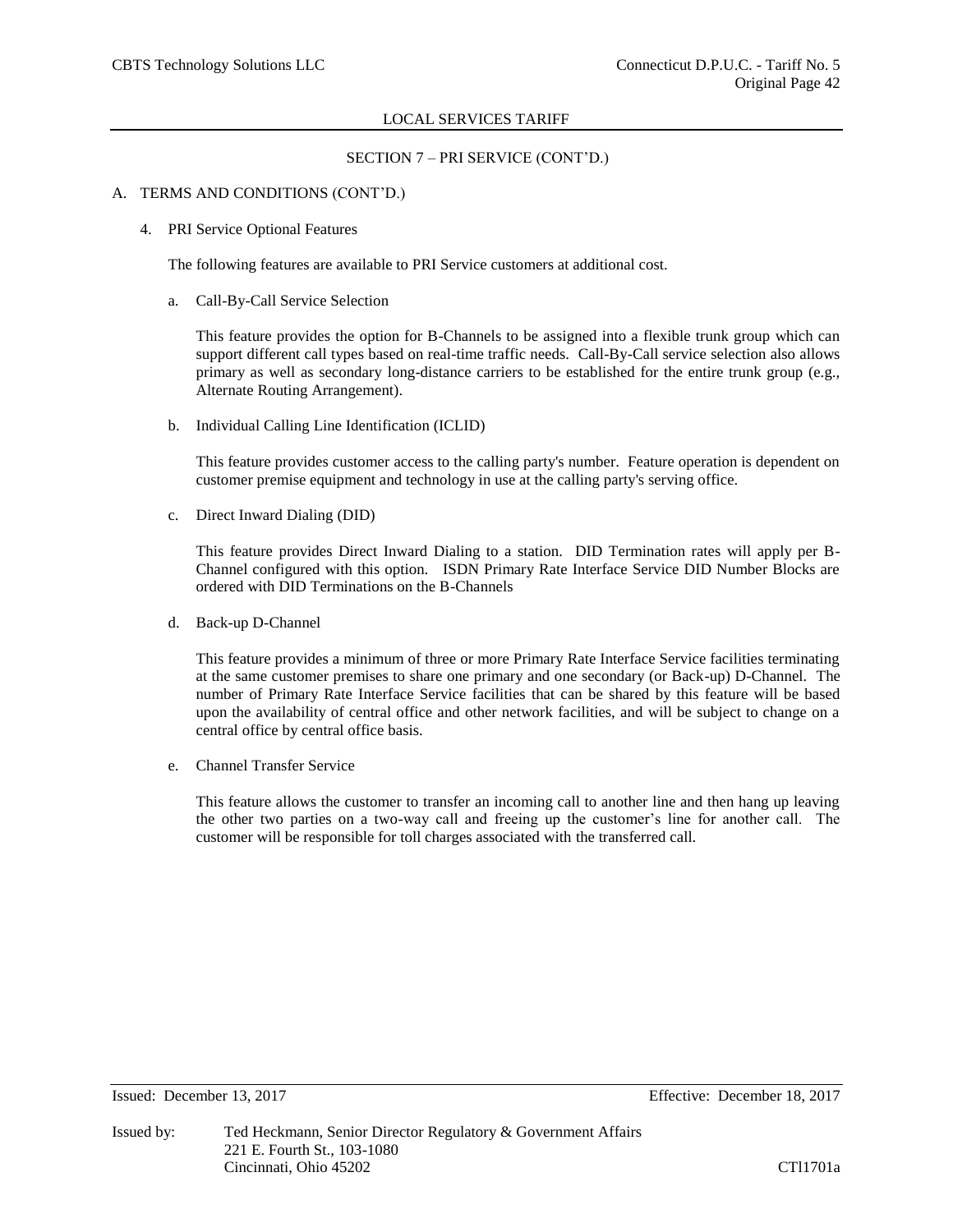## SECTION 7 – PRI SERVICE (CONT'D.)

## B. RATES AND CHARGES

1. Base Service

|    |                                                 | Initial<br>Charge | <b>MTM</b> | 12 Mo.   | 24 Mo.            | 36 Mo.   | 60 Mo.   |
|----|-------------------------------------------------|-------------------|------------|----------|-------------------|----------|----------|
|    | Primary Rate Facility                           | \$640.00          | \$561.21   | \$547.21 | \$533.20          | \$505.15 | \$477.00 |
|    | B-Channel Bearer Trunks with Flat Rate Service: |                   |            |          |                   |          |          |
|    | Each Two-Way/<br>DID Channel                    | \$21.00           | \$57.25    | \$49.38  | \$41.50           | \$25.75  | \$24.30  |
|    | <b>DID Number Blocks:</b>                       |                   |            |          |                   |          |          |
|    | Each group of 20<br>DID Numbers (Note 2)        | \$207.40          | \$4.15     | \$4.15   | \$4.15            | \$4.15   | \$4.15   |
| 2. | <b>Optional Features</b>                        |                   |            |          |                   |          |          |
|    | Call-By-Call                                    | \$150.00          | \$115.00   |          | \$115.00 \$115.00 | \$115.00 | \$115.00 |
|    | <b>ICLID</b>                                    | \$100.00          | \$115.00   | \$115.00 | \$115.00          | \$115.00 | \$115.00 |
|    | Call-By-Call and<br><b>ICLID</b> Combination    | \$200.00          | \$200.00   | \$200.00 | \$200.00          | \$200.00 | \$200.00 |
|    | Back-Up D-Channel                               | \$100.00          | \$50.00    | \$50.00  | \$50.00           | \$50.00  | \$50.00  |
|    | <b>Channel Transfer</b><br>Service              | \$100.00          | \$115.00   | \$115.00 | \$115.00          | \$115.00 | \$115.00 |

Note 2: If multiple DID number blocks are purchased at the same time, Initial Charge applies to the first group of DID numbers only.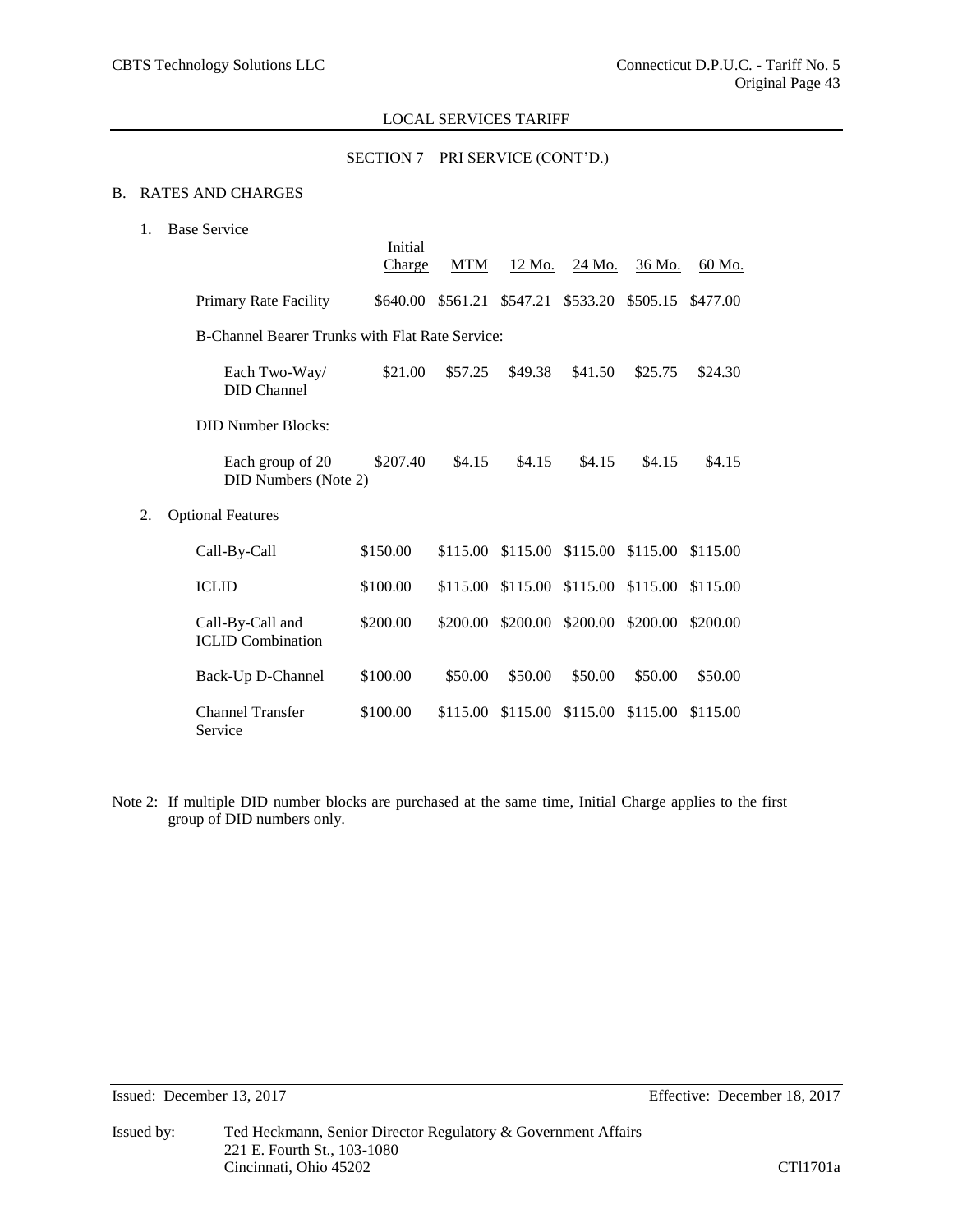## SECTION 8 – EXCHANGE AREAS

## A. SERVICE AREA

Service will be provided in the service areas of any local exchange carriers with whom the Company has a resale agreement in effect. Services are provided subject to technical availability and compatibility with Customer facilities.

The Company hereby mirrors the Map and Legal Description tariffs of the exchanges, where they have a resale agreement, of the Incumbent Local Exchange Carrier to identify its service territory. Any future modifications to these exchange boundaries or legal descriptions of these boundaries will be automatically mirrored by the Company on a going forward basis. If not mirrored, new detailed maps and legal descriptions on an individual exchange basis will be filed with the Commission for approval.

## B. CALLING AREAS

Local Calling areas of the Company are the same as the Local Calling Areas specified by the local exchange carrier with whom the Company has a resale agreement in effect.